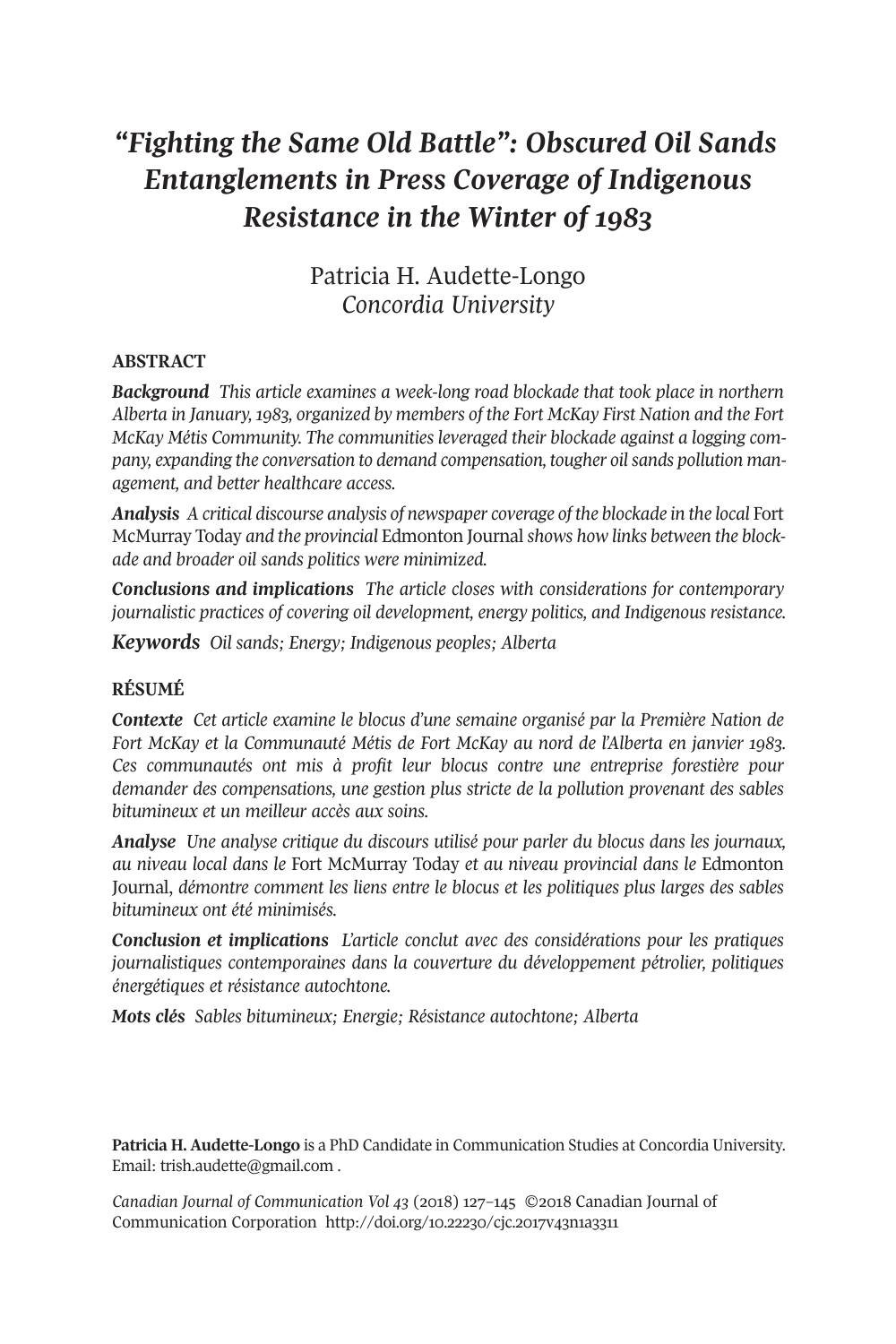The town of Fort MacKay,<sup>[1](#page-15-0)</sup> Alberta, north of Fort McMurray, is surrounded by oil company leases. A trapping-driven economy along the Athabasca River (before and after the signing of Treaty 8 in 1899) has given way to one determined by its relationship to the industrial extraction of tarry bituminous oil (see Fort McKay Industry Relations Corporation, 2001). Processes of extracting this oil negatively affect land, water, and air, and create more greenhouse gas emissions than other kinds of oil (see Israel, 2017; Lothian, 2017; McNeill, 2017). The oil sands have put the people who live in Fort MacKay in a position of unique wealth (see Steward, 2015), and also at a distance from the futures some community members envisioned and fought for as recently as 35 years ago.

This article takes up one part of that fight: a week-long road blockade organized by members of the Fort McKay First Nation and Fort McKay Métis Community in January 1983. The blockade began when the community refused access to 10 logging trucks expected to drive through Fort MacKay each day. The trucks were supposed to pick up timber that had been left by the previous summer's forest fires. On the basis of their children's safety, the First Nation and the Métis community said no. On its face, the terms ofthe blockade appeared straightforward and, atfirst, anchored to the immediate dispute.However, inthe days following, as the local *Fort McMurrayToday* and provincial *Edmonton Journal* newspapers covered the blockade and ongoing negotiations between Indigenous communities, the logging company, and the provincial government, a media space was opened to shed light on the human impacts of oil development in the region. This space was limited, however, by coverage that obscured the dispute's oil sands entanglements, despite efforts by the Indigenous communities to connect one formofnatural resource extraction to a far larger land and resource battle.

In this article, "oil sands entanglements" is a term proposed to refer to both the affects and effects of oil extraction for Indigenous and non-Indigenous communities in and outside northern Alberta. Its use follows an interview with Eriel Deranger, a coorganizer of the Tar Sands Healing Walk outside Fort McMurray in 2014. She referred to her own Athabasca Chipewyan First Nation and other local Indigenous communities as "entangled" (personal communication, June 27, 2014) in the politics and economics of the oil industry. The oil sands industry provides sources of employment; oil extraction curbs access to land; and the environmental impacts of ongoing development affect the health of people and animals. Following Anna Lowenhaupt Tsing (2015), who urges us to think through assemblages to understand how humans, non-humans, and human systems are entangled, this article argues that the concept of oil sands entanglement begins to account for how diverse needs and interests are knotted together with oil. Contemplating entanglement means refusing to entrench easily summarized binary oppositions, such as development versus anti-development, progress versus tradition, or environment versus economy.

To some, Fort McKay First Nation today is an example of a good news story of the oil sands and Indigenous communities (see Flanagan, 2016). For more than 30 years, it has worked with industry through the nation-owned and -operated Fort McKay Group of Companies (see Fort McKay First Nation, 2017, para. 7). The McKay Métis Group, owned and operated by the Fort McKay Métis Community, is also invested in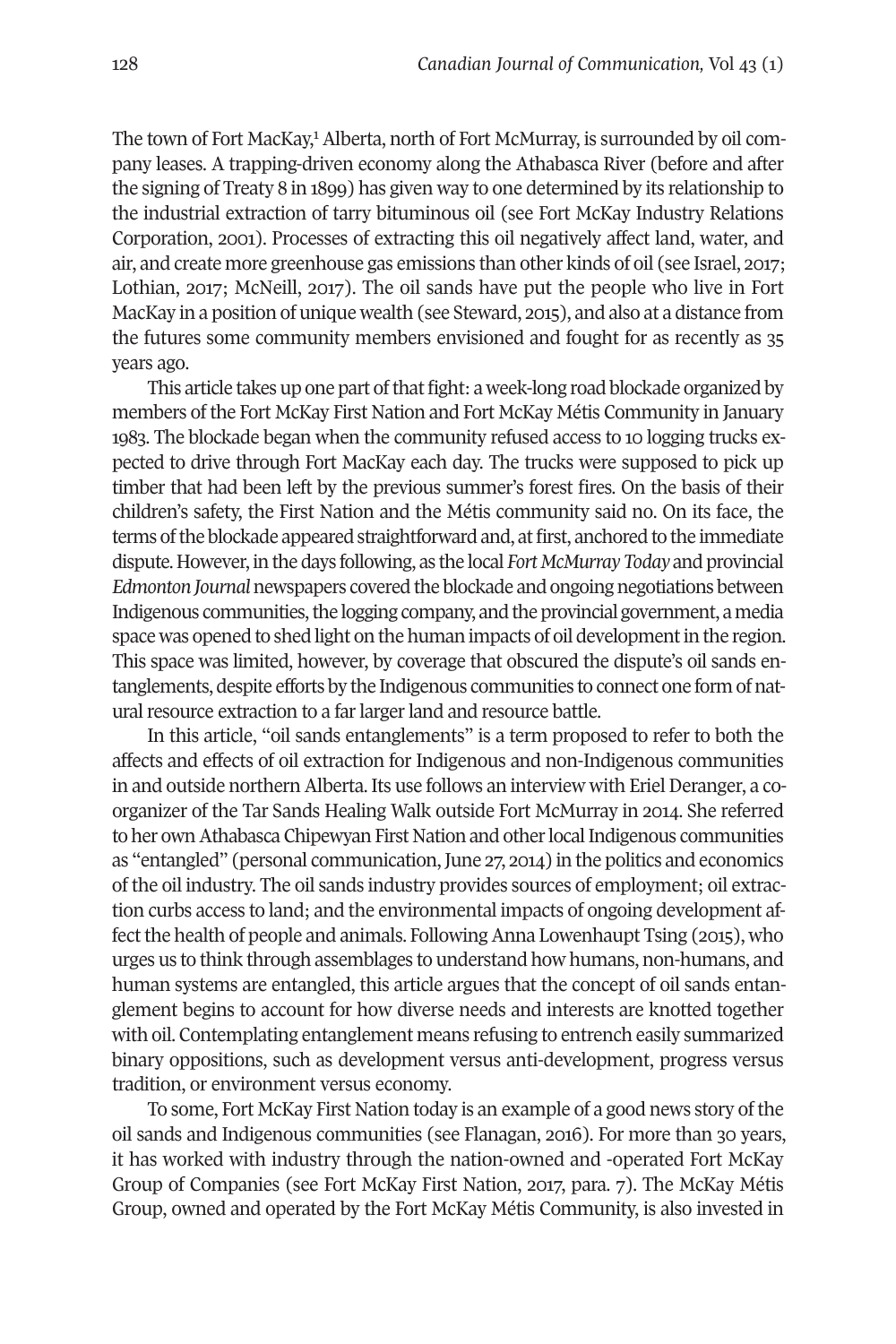areas of industrial development (see McKay Métis Group, n.d.). In 2016, the Canadian Broadcasting Corporation (CBC) reported that, according to Fort McKay First Nation Chief Jim Boucher, the nation was home to "an unemployment rate of zero, an average annual income of \$120,000, and financial holdings in excess of \$2-billion, thanks to its willingness to do business with Canada's oil and gas companies" (Tasker, 2016, para. 3; see also Canada Action, 2017a, 2017b). To others, Fort McKay is a "tar sands sellout"; as the U.K. based *Guardian* writes, "While oil made some people here rich, it is also poisoning the waters of the Athabasca River" (Goldenberg, 2015). In this international publication, jobs do not necessarily make up for supporting an industry that is "choking the planet." But the space between sell-outs and business leaders occludes the settler-colonial histories that underpin present-day oil sands developments. This problematic binary casts people and communities as either "pro" or "anti" oil sands, failing to fully capture how oil entangles and ensnares. [2](#page-15-1) Further, it fails to investigate shifts in position.

Entanglement assists in this investigation. As Tsing (2015) describes it, entanglement ties humans and non-humans in co-constitutive relationships. This article argues that oil sands entanglements are binding: they are powered by politics, economics, and survival; they are not easily escaped nor easily imagined differently. This suggests an exertion of force, though entanglement's power is multidirectional (Tsing, 2015). Thus it is helpful to weigh systemic questions of petro-politics, or how oil can challenge democracy's workings (see Ross, 2001; Shrivastava & Stefanick, 2012), although fully entertaining the scope of entanglement means locating one's own relationship to and responsibility for the oil sands. This is a critical exercise: unlike the rhetoric of industry supporters who emphasize the benefits of the oil sands for "all" Canadians (see Gunster & Saurette, 2014), introducing the concept of oil sands entanglement is not an invitation to describe (or celebrate) connections but to envision *dis*entanglement. This disentangling is particularly important in a settler-colonial context, as the oil sands are just one "particularly demonstrative site" (Preston, 2013, p. 43) of the ongoing politics and processes of "environmental racism, Indigenous oppression and violence" (Preston, 2013, p. 43) that continue the workings of colonialism through neoliberalism and resource extraction. Just as it is not enough to describe connections, it is not enough to describe settler-colonialism; an anti-colonial ethic would instead seek to pull apart its processes, examine them critically, and begin to conceptualize alternatives. [3](#page-15-2)

This article explores the public record of the blockade to better understand histories of living with oil sands development and the alternatives proposed by blockade organizers in 1983. By analyzing newspaper coverage of the Fort McKay blockade, it attends to how oil sands entanglements were both brought forward and put aside throughout the period of protest. Eight days of coverage in the *Fort McMurray Today* and *Edmonton Journal* are analyzed to examine the discursive strategies that were employed to minimize anti-colonial and future-oriented claims made by Indigenous communities throughout the blockade period. This article connects to a cross-section of Canadian communication studies that have looked closely at mediated representations of Indigenous-led resistance. The following sections describe: how this research is approached; the oil sands in the late 1970s and early 1980s; and the blockade itself. Next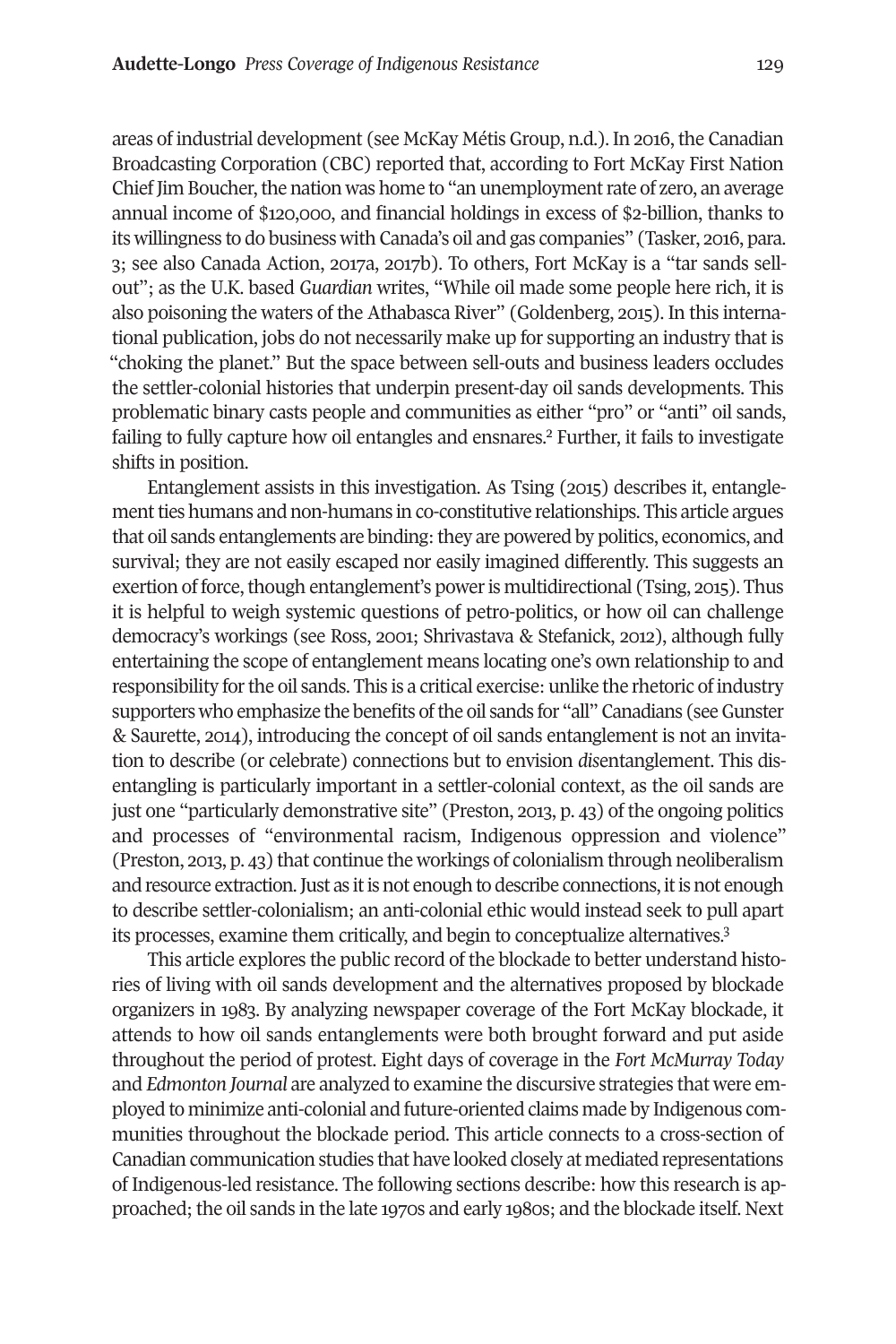the newspapers' coverage is analyzed with the aim of beginning to grapple with how the earliest days of large-scale oil sands development inform today's political and media landscape.

In coverage of the blockade, resistance to the oil sands was discursively contained within a narrative that emphasized conflict between Indigenous peoples and non-Indigenous government and industry representatives. This narrative largely ignored how the blockade was informed by its settler-colonial setting. This article specifically attends to: how the effort was criminalized; how those participating were shown to be unreasonable; how the goals ofresource extraction were privileged; and ultimately how Indigenous claims were glossed over. Each of these discursive strategies appear repeatedly throughout the selected 28 news and opinion pieces, and each serves to further normalize both the oil sands and settler colonialism.

These findings are the result of an historical and critical discourse analysis (CDA) of *Today* and *Journal* coverage ofthe blockade (see Figure 1). Critical discourse analysis is an approach to make sense of relationships "between discourse and power" (van Dijk, 2008, pp. 85–101; see also Fairclough, 1995) by looking closely at what assumptions and shared ideologies (Henry & Tator, 2002) are communicated in texts.

| <b>Fort McMurray Today</b>               | Fdmonton Journal                                                                                    |
|------------------------------------------|-----------------------------------------------------------------------------------------------------|
| Friday January 14, 1983: "MacKay         | Saturday January 15, 1983: "Angry Indians block                                                     |
| Indians set up blockade," p. 1.          | road," A1.                                                                                          |
| Monday January 17, 1983: "Fort MacKay    | Sunday January 16, 1983: "Indian roadblock remains                                                  |
| blockade continues," p. 1.               | after meeting with minister," A1.                                                                   |
| Tuesday January 18, 1983: "MacKay        | Monday January 17, 1983: "Indians ready for RCMP                                                    |
| natives take case to feds," p. 1.        | showdown," A1 (early edition).                                                                      |
| Tuesday January 18, 1983: "Showdown      | Monday January 17, 1983: "Natives bracing for                                                       |
| today?" $p. 1$ .                         | showdown over road," A1 (final edition).                                                            |
| Tuesday January 18, 1983: "Shields       | Monday January 17, 1983: "Survival more than safety                                                 |
| condemns protest," p. 1.                 | roadblock issue, chief says," B1 (early edition).                                                   |
| Wednesday January 19, 1983:              | Monday January 17, 1983: "Survival of Indian band at                                                |
| (No title; op-ed), p. 4.                 | root of roadblock protest," B1 (final edition).                                                     |
| Wednesday January 19, 1983: "Time        | Tuesday January 18, 1983: "Natives reject deal to lift                                              |
| running out for logging effort," p. 1.   | roadblock," A1 (early edition).                                                                     |
| Thursday January 20, 1983: "Protesters   | Tuesday January 18, 1983: "Natives callous, Pahl                                                    |
| to vote on offer," p. 1.                 | says," A1 (final edition).                                                                          |
| Friday January 21, 1983: "A victory for  | Tuesday January 18, 1983: "Roadblock puts squeeze                                                   |
| some" (op-ed), p. 4.                     | on truckers," B1 (early edition).                                                                   |
| Friday January 21, 1983: "Blockade down, | Tuesday January 18, 1983: "Truckers may sue Indians                                                 |
| natives jubilant," p. 1.                 | for losses," A8 (final edition).                                                                    |
|                                          | Wednesday January 19, 1983: "Native roadblock<br>holds as gov't seeks meeting," A1 (early edition). |

**Figure 1: Complete list of stories analyzed**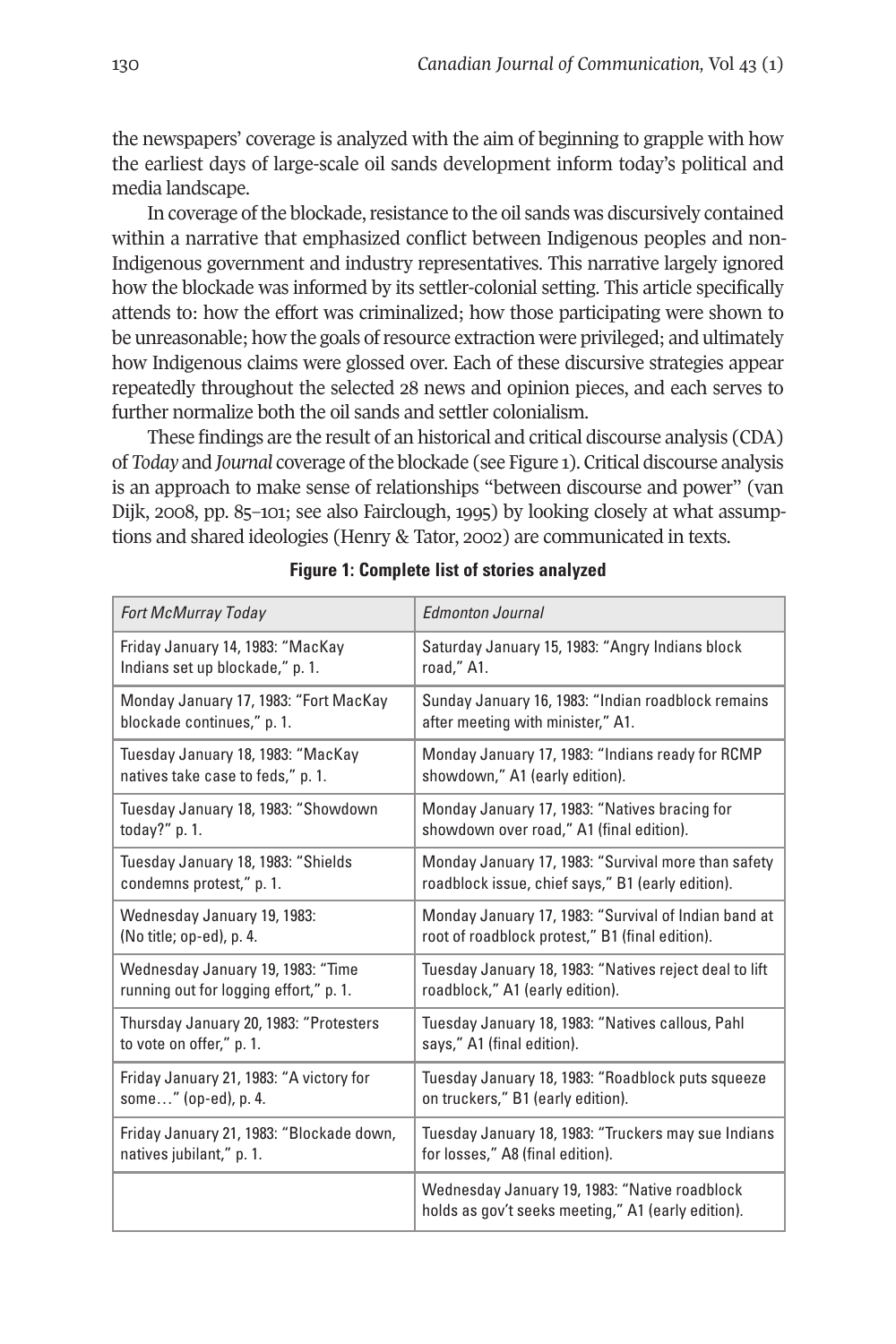| <b>Fort McMurray Today</b> | <b>Edmonton Journal</b>                                                                            |
|----------------------------|----------------------------------------------------------------------------------------------------|
|                            | Wednesday January 19, 1983: "Roadblock stands as<br>talks considered," A11 (final edition).        |
|                            | Thursday January 20, 1983: "MacKay Indians among<br>poorest," A8 (early edition).                  |
|                            | Thursday January 20, 1983: "Indians behind blockade<br>among Alta.'s poorest," D2 (final edition). |
|                            | Thursday January 20, 1983: "Natives at MacKay to<br>vote on roadblock," A1 (early edition).        |
|                            | Friday January 21, 1983: "Deal ends native<br>roadblock," A1 (early edition).                      |
|                            | Friday January 21, 1983: "Indians remove roadblock,"<br>A8 (final edition).                        |

**Figure 1: (continued)**

The stories that were analyzed were accessed via microfilm archives of both the *Journal* and the *Today,* held at Library and Archives Canada in Ottawa. In 1983, both the *Today* and the *Journal* published stories about the blockade prominently on their front pages. This analysis attended to elements of individual texts and how they framed stories (such as choice of words, headlines, "lede" paragraphs, quotes, and final or "kicker" paragraphs),<sup>[4](#page-15-3)</sup> and asked how messages were conveyed. To share the results of the analysis, reference styles used by Mark Cronlund Anderson and Carmen L. Robertson (2011) and Robert Harding (2006) foridentifying articles by their headlines and publication dates rather than the names of their authors are loosely borrowed. This choice is made first for clarity: just a handful of reporters were assigned to cover the story; editorials published in the *Today* were unsigned; and the *Journal* published two slightly different stories each day in its early and final editions. Headlines are thus the best guide for other researchers to find the same stories in the future. This is also a choice in keeping with attention to discourse over individual writers' intentions. [5](#page-15-4)

# **The oil sands in 1983**

The decision to track down coverage of this blockade was prompted by a passing reference to the event in the *Guardian* (Goldenberg, 2015, paras. 35–36):

Under her [Chief Dorothy McDonald's] leadership, Fort McKay tried to blockade the oil companies. [Current Chief Jim Boucher] said he put up a teepee on the main road. The community won that round, forcing industry to come to more favourable financial terms. But it was an empty victory, Jim said.

"We did win the fight at that point of time but it was most expensive and costly. There was a toll on every side," he said. "It divided the community."

When Chief Dorothy McDonald talked about the 1983 blockade in a 1990 interview with the *Journal*, she said, "We had nothing to lose" (Goyette,1990). The blockade was contextualized by oil sands development that had not yet yielded any benefits for the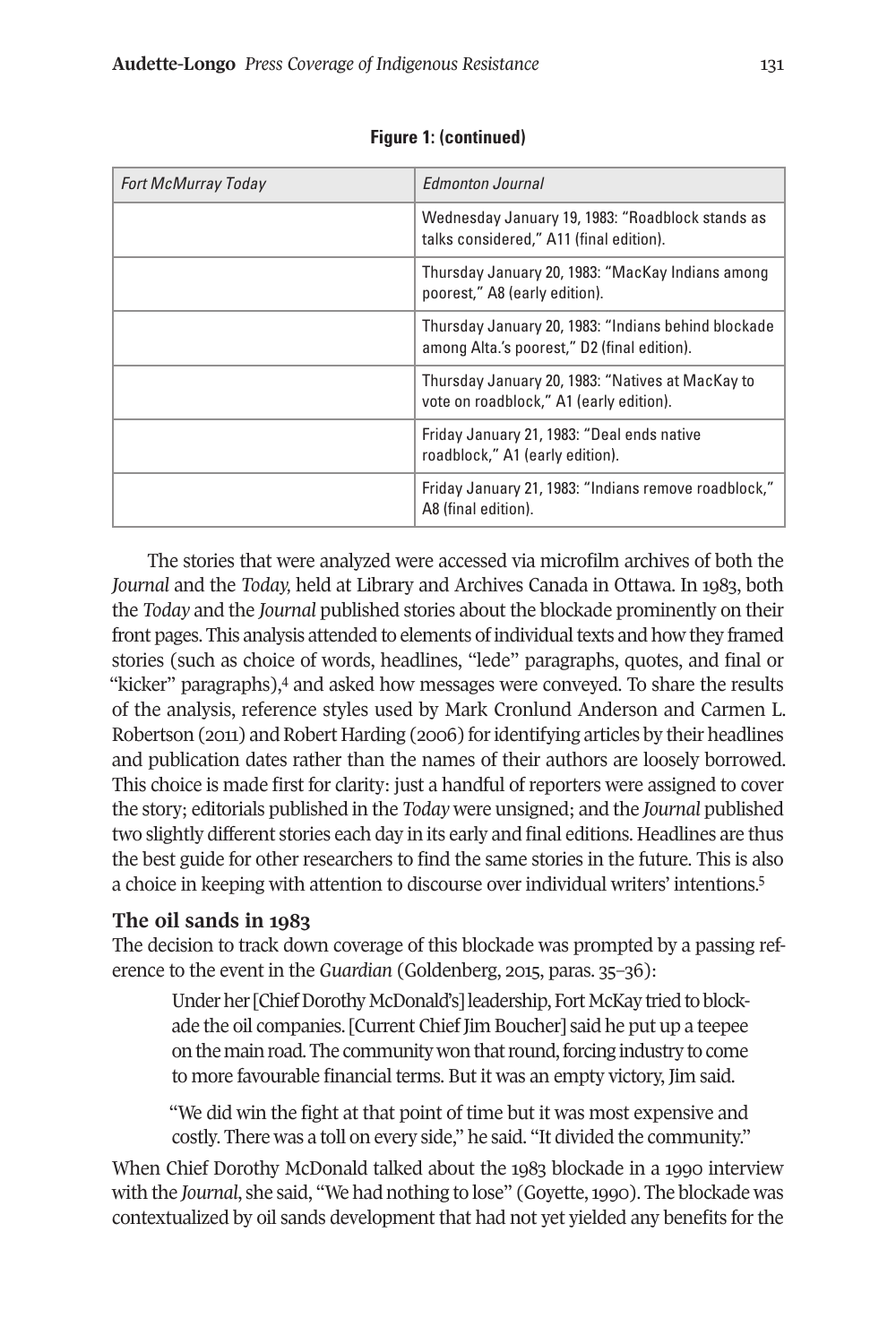Indigenous communities of Fort MacKay. In 1975, a planning report for the Northeast Alberta Regional Commission, now held at the Provincial Archives of Alberta in Edmonton, describes Fort MacKay as a community of about 250 people, the vast majority of whom were Indigenous and wary of oil sands development despite wanting better roads and more public services (Ekistic Design Consultants Ltd., 1975). "The community has been dependent economically, until very recently, on trapping, hunting, and fishing" (Ekistic Design Consultants Ltd., 1975, p. 30), the report says, adding the estimated 35 oil sands-related jobs available were all held by non-Indigenous people.

At this time, there were just two companies operating in the oil sands: Suncor, which began production in the late 1960s as the Great Canadian Oil Sands (Suncor, n.d.); and Syncrude, which began operating in the late 1970s (Syncrude, n.d.). Both were "plagued by continuing mechanical and technical setbacks" (Malcolm, 1982, para. 20). In 1982 there were reports of an incident at Suncor that resulted in a spill of pollutants into the Athabasca River; Chief McDonald reported illnesses among members of the Fort McKay First Nation (*Fort McMurray Today* & Canadian Press,1982). Laterthe same year, foul-tasting fish shut down local commercial fishing for the year (DeCory, 1982).

#### **The blockade**

The Fort McKay blockade began on Friday, January 14, 1983, and was taken down the following Thursday (January 20). In a joint news release, published in part by the *Today*, organizers told the provincial government:

You will have to jail every member of the Fort MacKay community and every other Indian that comes to support us before that road will be opened. … If we cannot convince you of our sincerity to resolve these issues in this manner, we believe we have other, more direct means of convincing you. … the federal and provincial governments must recognize their actions for what they are—genocide. An ugly word but unfortunately for us, true. (January 14, 1983, "MacKay Indians set up blockade")

Community members were said to have met with government officials several times to explain the danger posed by the trucks for children in the community. In response, provincial government officials had offered to: prevent the trucks from passing through when children were going to or from school; impose a 30-kilometre-per-hour speed limit; and improve the road's condition. Instead, the community wanted the trucks to be banned between 8 a.m. and 5 p.m. (*Journal*, January 15, 1983, "Angry Indians block road"), or to go around Fort MacKay altogether.

Nicholas Blomley (1996) argues that a blockade is not defined by its duration or its motivation, and it can be a part of a broader resistance strategy involving the courts or media. Blockades may deal directly with an issue of "movement into or from a traditional territory," or, "protest some unrelated grievance $[s]$ " (p. 12). In attending to the potential for media attention, Blomley situates blockades at least in part within a politics meant to spur on further dialogue and engagement. This aligns with the Fort McKay First Nation and Métis communities' public claims-making.

After putting up the blockade, organizers also sent an appealto the federal health minister, reaching past the provincial government officials with whom they were al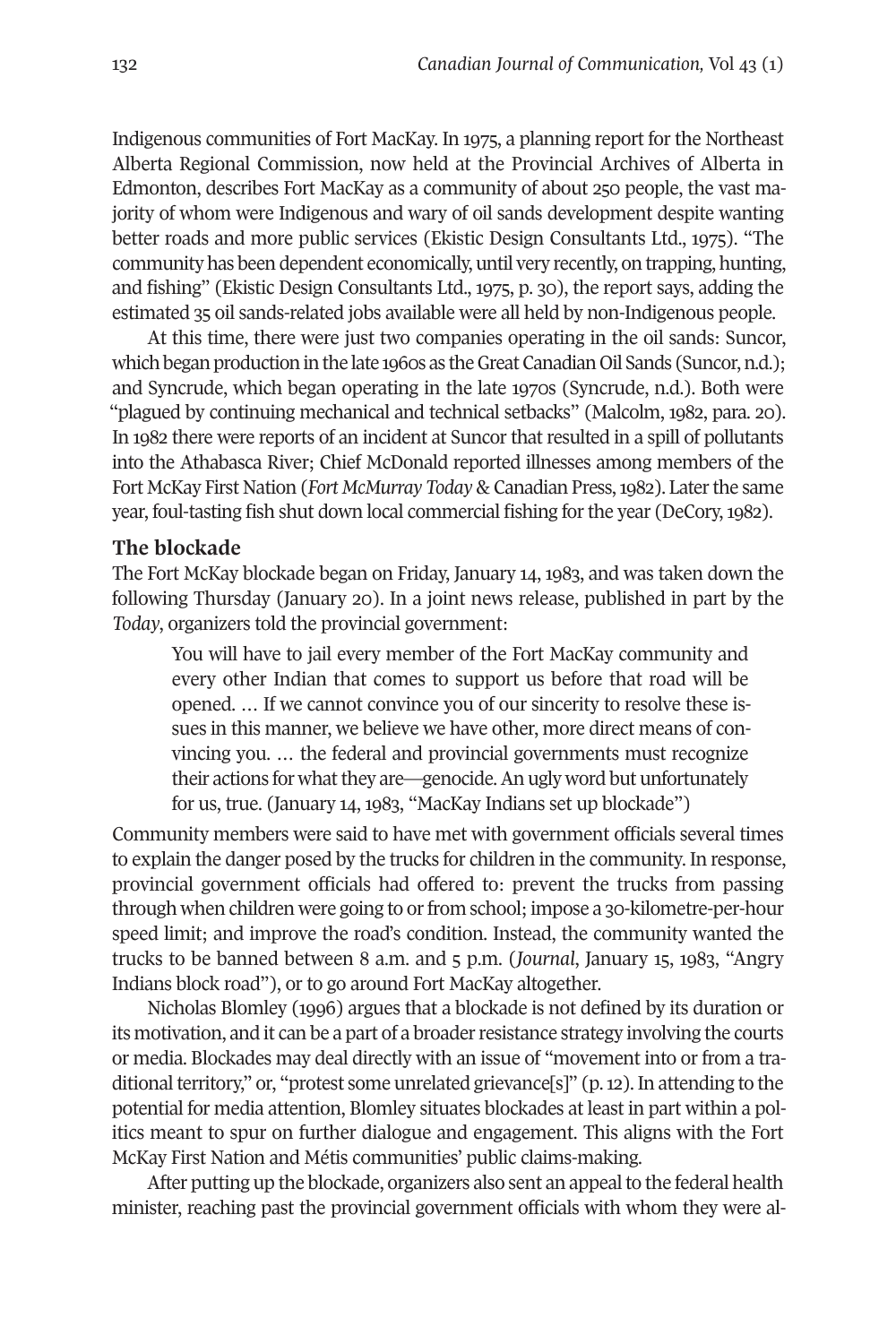ready dealing to advance demands that explicitly tied the logging trucks conflict to the oil sands. As reported in the *Today*, blockaders' demands included

- The replacement of "traditional hunting, trapping, fishing and food gathering areas" lost to the Syncrude Canada Ltd. and Suncor Inc. oil sands plants.
- Compensation for lost wages and food supplies suffered by Fort MacKay residents and trappers through the loss of income from traplines to oil sands projects.
- To receive the "same benefits" as other local communities have received from the "development of the tar sands plants on our land." (January 18, 1983, "MacKay natives take case to feds")

These demands exceed the immediate matter of the logging trucks and go to the heart of resisting settler colonialism and imagining alternatives to a status quo of resource extraction. Darin Barney's (2014) handling of a "politics of immobility" is useful to consider here. By January 1983, Fort McKay First Nation Chief Dorothy McDonald had issued press releases, held press conferences in Edmonton, and threatened to take companies to court in her opposition to the oil sands. This work had yielded some coverage in both the *Today* and *Journal*, but nothing like the daily attention accorded to the blockade. McDonald's power to do politics as usual, then, did not compare to the potential power of *stopping everything*, [6](#page-16-0) albeit alongside strategies of publicly appealing to government officials for change.

The blockade concluded following meetings between provincial government representatives, Fort McKay First Nation and Métis leaders, the owners of the logging company, and the president of the Alberta Indian Association, acting as a mediator. Flag people were to be posted on either side of the town and the logging trucks were escorted when they passed through Fort MacKay. New "methods for dealing with the long-standing band grievances over environmental issues and compensation fortrappers forlost land, trap lines and wages" were also to be set up (*Today*, January 21,1983, "Blockade down, natives jubilant").

This retelling of events only outlines the blockade; a survey of work on media representations of Indigenous-led resistance movements informs analysis of coverage of the blockade.

#### **Media representations of Indigenous-led resistance**

Swept broadly, representations of Indigenous peoples in Canadian media have long been marked by emphases on the negative, perceived threats to settlers, oversimplification of issues, and absences from media altogether (Todorova, 2016). Media coverage of protests and other resistance movements follows similar patterns. As Augie Fleras (2011) writes, Indigenous-led protests are often mediated as "acts of criminality and threats to Canada's social order" (p. 19), and de-contextualized from the broader politics and histories against which Indigenous peoples are pushing. Fleras's observation is important in analyzing a blockade that was about two issues at once: the passage of logging trucks and the encroachment of industrial oil sands development. Ignoring or minimizing the latter in coverage of the blockade is tantamount to decontextualizing both its purpose and its setting.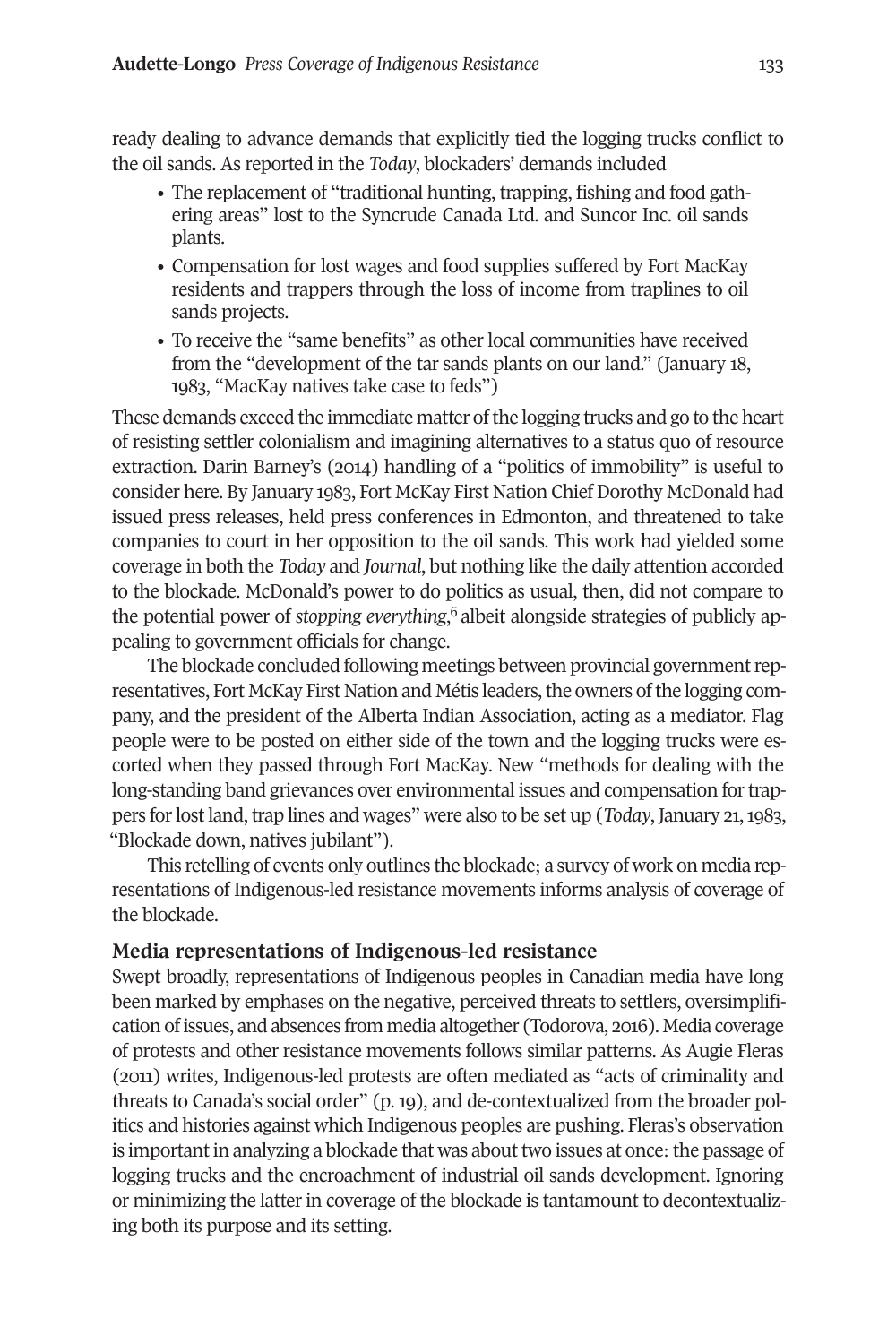While media may not be able to direct audiences' thinking, they can direct audiences' attentions (Harding, 2006). Mediated discourses can serve to rationalize colonial practices by "masking oppressive behaviour" (LaRocque, 2010, p. 37) and systematizing inequality.In their analysis of more than a century of English-language newspaper coverage of Indigenous peoples (1869–2009), Mark Cronlund Anderson and Carmen Robertson (2011) argue "the colonial imaginary has thrived, even dominated, and continues to do so in mainstream English-language newspapers" (p. 3). This imaginary provides the cultural and discursive backbone for broader policies of colonial violence, they write. They found newspapers have perpetuated essentialist stereotypes that are ever-changing in terminology, but consistently locked on an image of Indigenous peoples as inferior and resistant to change (Anderson & Robertson, 2011). In a study focused on friction between communities, governments, and industry in connection to broader questions of extraction and industrialization, the notion that Indigenous peoples refuse progress deserves special attention because of its persistence.

Many scholars have unpacked problems with media coverage of Indigenous-led protests, blockades, and confrontations between Indigenous peoples and the state, in the latter half of the 20th century (cf. Anderson & Robertson, 2011; Lambertus, 2004; Miller, 2005; Roth, Nelson, & David, 1995; Valaskakis, 2005). These studies highlight the media's powerful framing role, critique the absence of thorough context in stories of conflict, and map patterns of over-reliance on government or state sources. Of particular note is the media handling of standoffs outside Montréal in 1990 and in southern Ontario in 1995, because of the coverage's emphasis on violence. Regarding the standoff between Mohawks and the Canadian governmentin 1990, Lorna Roth (Roth, Nelson, & David, 1995) recounts how Montréal newsrooms responded to early calls about protests to protect sacred land from a golf course expansion by asking whether there would be guns:"The media, in other words, were saying, 'We'll only cover you if there is a possibility of violence'" (p. 58). [7](#page-16-1) Analyzing print coverage of the standoff at Ipperwash Provincial Park in southern Ontario in 1995,John Miller (2005) argues there was little national media attention until a protester, Dudley George, was killed (p. 6). As coverage continued, Miller (2005) writes, reporters tended to interview "official sources" (p. 8), such as the police, and few seemed to understand the nature of the dispute, which had stemmed from the appropriation of the Chippewas of Kettle and Stoney Point First Nation land during the Second World War. Without that context in place, First Nations people were essentially framed as "causing a fuss" rather than as "people who believe they have a legitimate right to their land" (p. 8).

Though the issues and disputes that lead to the realization of each resistance movement are place- and time-specific, it is important to look across media case studies of Indigenous-led protests to recognize some of the basic misunderstandings that underpin patterns of coverage. News coverage can treat events in isolation, imbuing them with a sense that they come and go while missing the bigger picture (or broader entanglements). Gail Valaskakis (2005) sums up conflicting ways of understanding mobilization:

For Indians, resistance is national, tribal, even local; assertions of cultural persistence expressed in petitions, court cases, demonstrations, and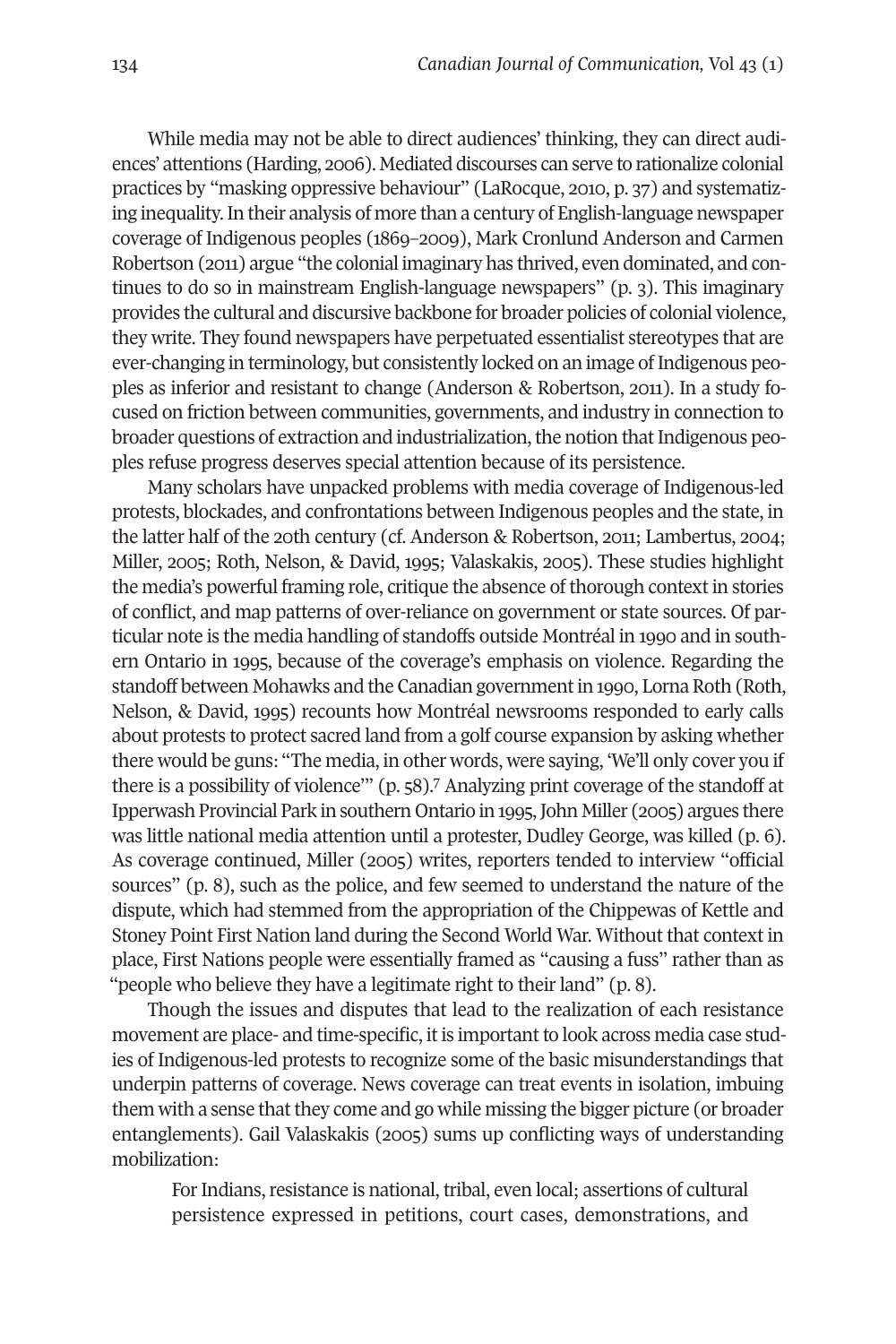deaths that are remembered and reconstructed in the discursive struggles of today. For other North Americans, Indian resistance is movement, a progression forward or backward in incidents of action that are episodic explosions of political confrontation, which are ahistorical and unpredictable. (p. 36)

In recent years, a refusal to have their resistance cast as flashpoints seems to be embedded in the self-representation and media practices of Indigenous peoples. In a critique of the media's coverage of Idle No More, an Indigenous-led grassroots movement that began in 2012 to oppose sweeping Canadian government legislation that would curb environmental protections, Leanne Simpson (2014) writes,

Idle No More has consistently rejected the framing of protesters as fed up and angry, or of the mobilization as "new." The movement is in fact a continuation of 400 years of resistance. We have also rejected the media's need to focus on a single leader or spokesperson, and on a concise list of shortterm demands. Instead, Indigenous peoples have consistently brought in the historic and contemporary legacy of colonialism, occupation, and dispossession as context to our deepening movement. (p. 297)

Mediated stereotypes mislead and misrepresent, but so too can absences from the shared public record. Perpetuating stereotypes and mis- or under-representing Indigenous issues risks making cross-cultural engagementin a broader dialogue about settler colonialism and how it works in the context of resource extraction more difficult. The following section unpacks sets of media discourses evident in coverage of the Fort McKay blockade that stood to minimize community claims and obscure oil sands entanglements.

# **Waiting for a showdown: Criminal discourses**

The criminalization of protests in general is well-trod ground in media studies (see Cammaerts, 2012). It nonetheless bears examining here as a way of better understanding how local and provincial media framed the Fort McKay blockade. Emphasizing potential arrests or police raids sent the message that the blockade was illegal and a nuisance rather than an exercise in resistance and rights recognition. As Fleras (2011) writes, media's power to "articulat[e] right from wrong, acceptable from non-acceptable, normalcy from the deviant, and what counts from who doesn't" (p. 5) stands to back up an existing status quo. In the context of the Fort McKay blockade, the status quo was the smooth extraction of resources. Interrupting the flow of goods and the routes of extraction represented a break from the norm and, in both newspapers, an illegal act that would not be tolerated for long.

Ahandful of headlines in both papers seemed to promise a confrontation between those holding the blockade and the police. Exemplifying language used, three headlines warned: "Indians ready for RCMP showdown" (*Journal*, January, 17, 1983); "Natives bracing for showdown over road" (*Journal*, January, 17, 1983, final edition); and, "Showdown today?" (*Today,* January 18, 1983). Though a confrontation between blockaders and police never occurred, it was set up as unavoidable: in both newspapers, reporters led stories more than once with the possibility of a police raid or jail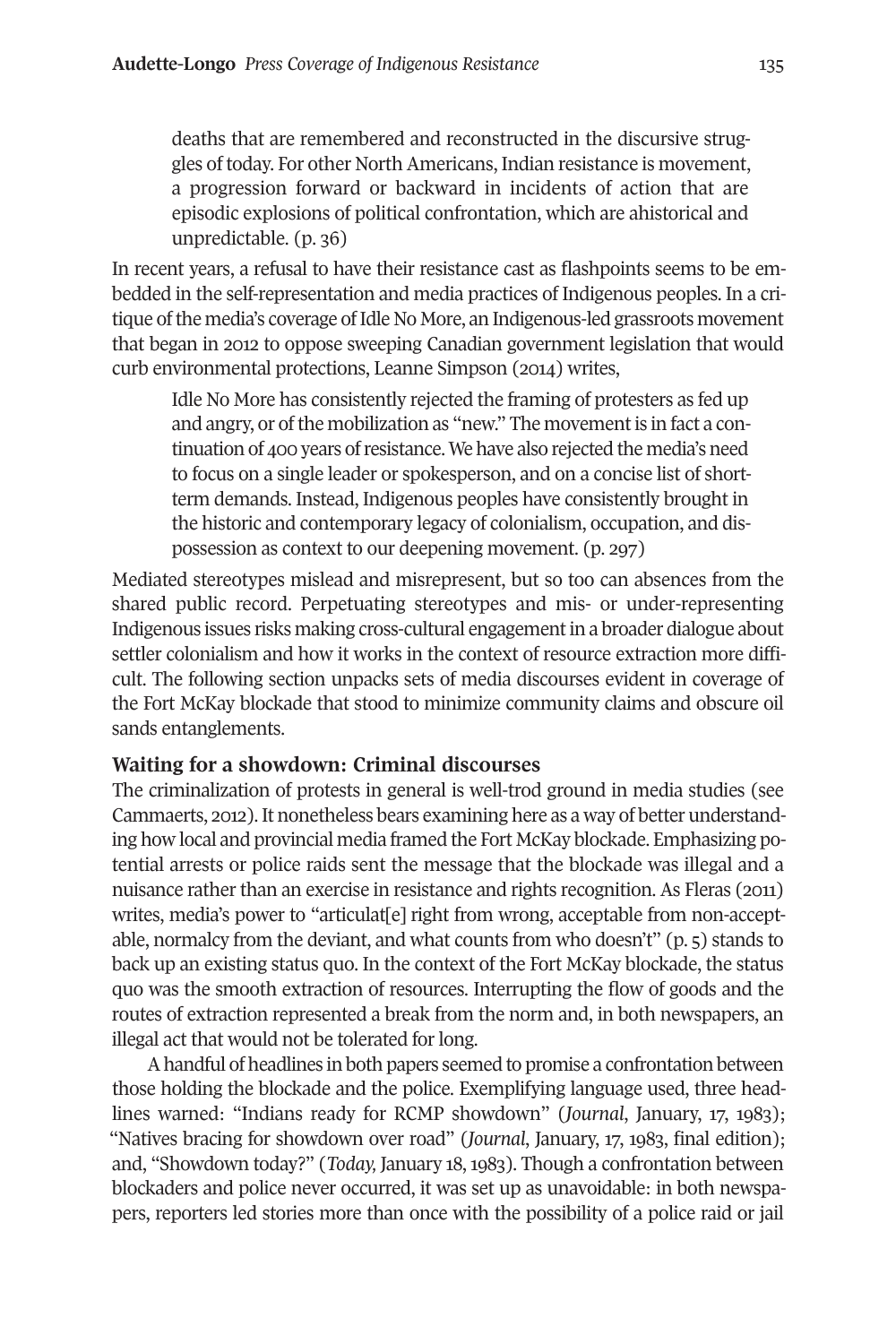time for participants. Starting on the fifth day of the blockade, and in consecutive stories until it ended, the *Today* included a sentence in its articles outlining the maximum penalties that participants in the blockade faced ifthey were arrested: a \$500 fine and six months in jail (January 18,1983, "Showdown today?"; January 19,1983, "Time running out forlogging effort"; January 20, 1983, "Protesters to vote on offer"; January 21, 1983, "Blockade down, natives jubilant"). The inclusion ofthis sentence coincides with a shift in the *Today*'s tone covering the blockade. In initial stories, a fairly descriptive style is employed, making room for Fort McKay First Nation Chief Dorothy McDonald's framing of events and motivations. Later, stories read as somewhat more suspicious of the claims underpinning the blockade. By the time the blockade was taken down, a *Today* editorial titled, "A victory for some…" argued those behind the blockade had made no serious concessions, "other than graciously allowing logging trucks to roll on a public road which they had no legal right to block in the first place" (January 21, 1983). This observation further compounded the notion that the blockade was not legal, suggesting it was also not fair play. There is also a sense that the editorial writer felt as though those behind the blockade used the media unfairly:

The worst part of all this is that the proposal which was eventually accepted differed only slightly from earlier efforts. In effect this settlement could have been reached much soonerthan it was. But the [*sic*] again, the event wouldn't have attracted as much national media coverage if that had been settled earlier—and that was obviously the idea behind the protest.

It is unlikely that media, let alone national organizations, would have covered other avenues of negotiation as prominently. Media have an entrenched selection bias toward "conflict and negativity as newsworthy" (Fleras, 2011, p. 14). Rima Wilkes, Catherine Corrigall-Brown, and Daniel J. Myers (2010) analyzed newspaper coverage of 230 Indigenous resistance mobilizations between 1985 and 1995, and found "disruptive tactics" (pp. 350–351) are most likely to land on the front page. In social movement theory, it is generally accepted that the presence of very large numbers of assembled protesters, combined with the spectacle of doing something unusual, are the tickets for amplifying dissent, disrupting and capturing the attention of those you wish to sway, and garnering media coverage (cf. Cammaerts, 2012; Della Porta & Diani, 2006). Wilkes and her co-authors (2010) argue "the use of contentious tactics" (p. 351) can make up for small crowds and garner more coverage. However, they write, not just any kind of contentious action works; they found land occupations that did not directly affect people outside Indigenous communities generally received little attention while road or rail blockades that "disrupt the lives of outsiders" (Wilkes, Corrigall-Brown, & Myers, 2010, p. 351) played prominently in news media.

Valaskakis (2005) argues Indigenous communities are well aware of the "media attention" and "public visibility" that violence orthreatened violence brings, and some use these strategies "to gain a voice in the enduring political struggles between Natives and nation-states" (pp. 40–41). Threatening to go to jail may have been an amplification strategy used by those behind the blockade. From the first press release issued, organizers foregrounded their willingness to go to jail rather than see logging trucks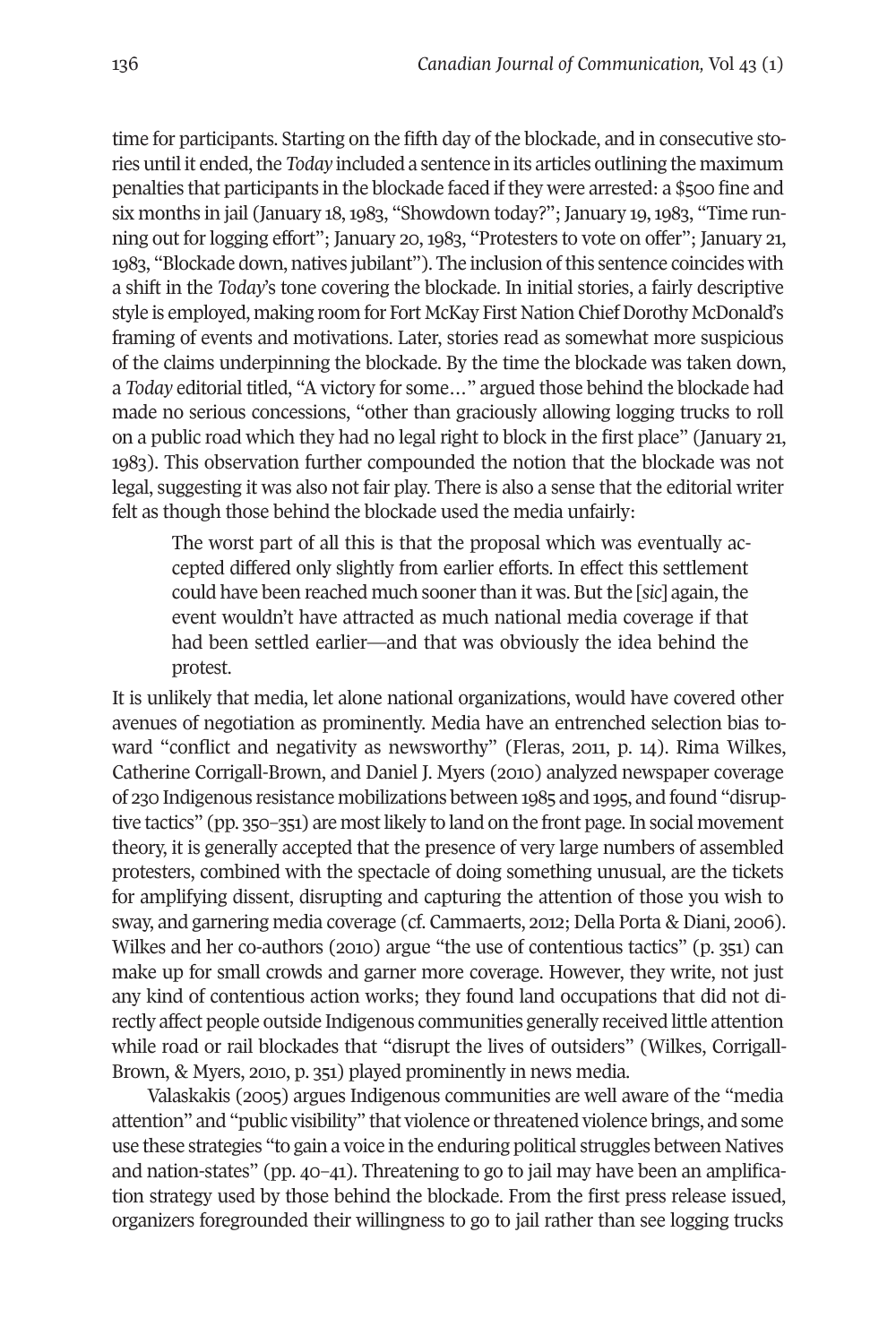pass through their community. In the first days of the blockade, the newspapers named McDonald as their source for expectations that police would move in to remove the blockade and arrest people. This framing also showed that those behind the blockade were resolute in their demands.

As the blockade progressed, anRCMP raid was cast as imminent and there seemed to be questions as to why the provincial government had not yet ordered one. In a *Journal* story about independent truckers who were losing pay as a result of the blockade, one person is quoted asking,

This is a public road, isn't it? They're breaking the law and there should be no exceptions to that. I'm sure that if we were speeding through town or something like that they'd pull us off the road right away. (January 18, 1983, "Truckers may sue Indians for losses")

The inclusion of the above quote in the story allows a slip between a nuisance crime (driving too fast) and political claim-making (installing a blockade). The slippage betrays what Taiaiake Alfred and Lana Lowe (2005) describe as "the settler instinct," to "criminalize and otherwise de-legitimize indigenous resistance" (p. 23). Another mode of de-legitimization is evident in coverage of government, industry, and police responses to the blockade.

### **"It seems kind of crazy …": Unreasonable discourses**

Throughout the coverage, state authorities and the owners of the logging company were presented as both confused by the blockade and trying to avoid a full-blown confrontation with protesters. Where, on the first day of *Journal* coverage, McDonald and members of the Fort McKay First Nation were described as "angry," owners of the logging company were described as "surprised" by the blockade. The RCMP was said to wantto avoid confrontation.In most stories,Alberta's Minister Responsible for Native Affairs was consistently presented as conciliatory and hoping to see children back in school as soon as possible until, midway through the blockade, he suggested the children were being used as "pawns" (January 19, 1983, "Time running out for logging effort," *Fort McMurray Today*). Stories framed Indigenous protesters as passionate if overreaching in their demands, while representatives of the settler state and industry appeared to be calmly puzzled. This underlined the notion that the blockade was unnecessary and continued what Emma LaRocque (2010) has described as a "'civ/sav' dichotomy" wherein settlers are positioned as arbiters of reason and Indigenous peoples as unreasonable.

If criminalizing discourses suggested the blockade was at its root illegal, framing blockaders' actions as confounding suggested the effort was misguided and without focus. In an interview with the *Today*, the area's federal member of parliament said the blockade was not an acceptable avenue for negotiating "treaty grievances with local oil companies" (January 18,1983, "Shields condemns protest). In the same interview,the opposition member dubbed the organizers' demands "unrealistic," suggested they failed to recognize that "large trucks [going] through small communities" is just a "fact of life," and is quoted saying First Nations, "have some very legitimate concerns, but to tie it all in with this issue is not too realistic. I don't think she's [McDonald's]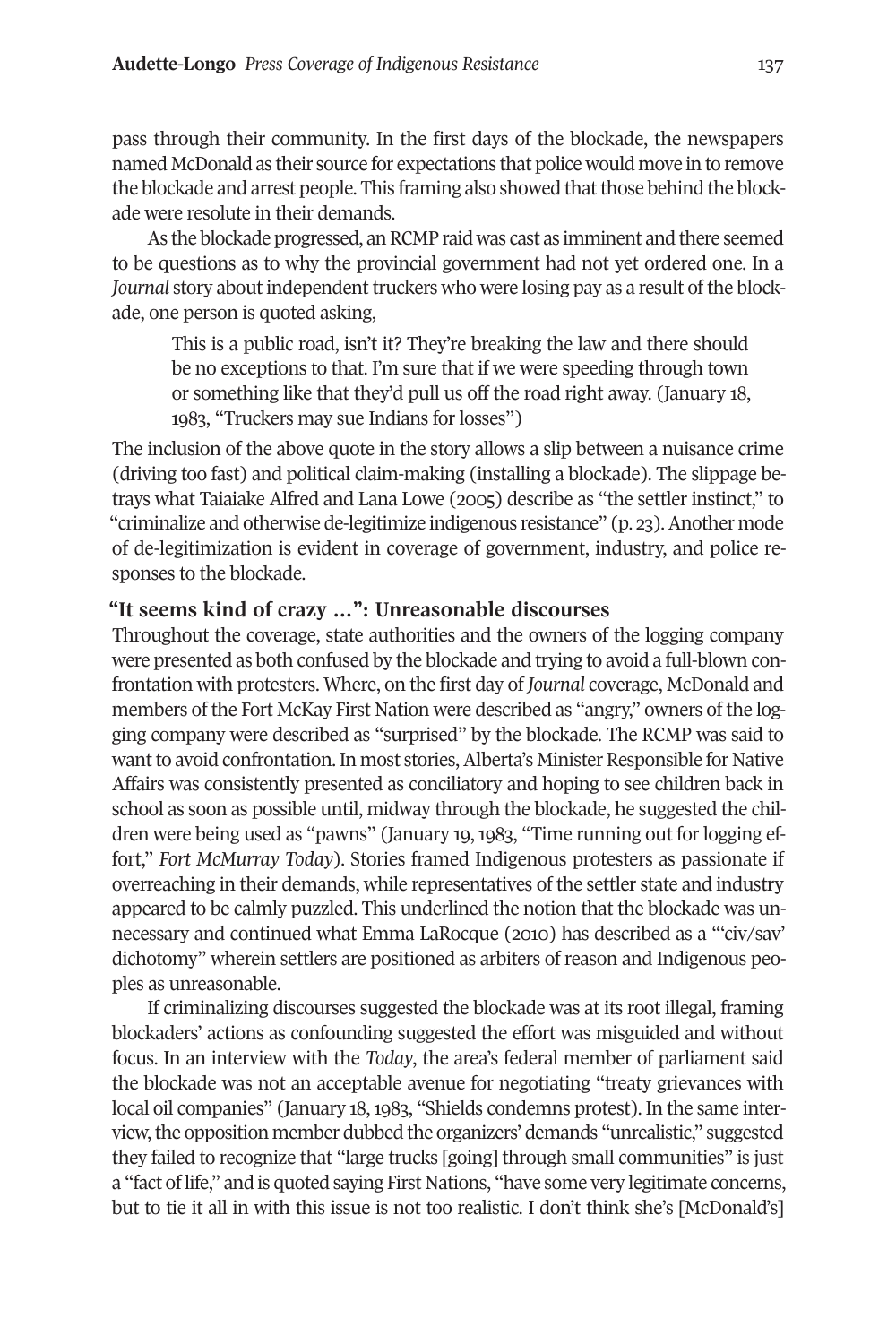gaining any sympathy from it." In a *Journal* story that ultimately unravelled motivations behind the blockade, authorities' confusion about what the blockade was meant to accomplish was the lead framing device:

Numbing night time temperatures that dipped to -30C late Saturday night failed to cool the resolve of this community into abandoning its three-dayold road block.

When the brilliant sunrise Sunday morning only managed to warm the temperature a few degrees, the tired and haggard looking group of Indians and Métis seemed only more determined to stay on. …

The extreme measures the natives have taken to ensure the safety of school children from logging trucks rumbling through the community appears to have most officials mystified. …

"It seems kind of crazy to go through all of that trouble and maybe go to jail just to block some trucks," said one RCMP officer. (January 17, 1983, "Survival more than safety roadblock issue, chief says")

The rest ofthe *Journal* story notes local community members had lostland and access to trap lines thanks to relatively new oil sands operations. There were also reports of pollution and the previous year's fishing season closing. The blockade was clearly about more than "block[ing] some trucks," but inserting the officer's comment and suggesting the action "mystified" officials undermined its motivation.

Those behind the blockade had an explicit set of demands: they wanted their children to be safe; they wanted to be compensated for lost land and access to trap lines; they wanted a local health unit; and they wanted pollution in the region to be better policed. Nonetheless, both newspapers adapted a shorthand for these demands, grouping them as "long-standing" and "local" grievances. The community was said to have a "series of local issues" and a "history of turbulent relations." This shorthand allowed some distance between the claims being made and the matter at hand: ending the blockade of logging trucks. As Robert Harding (2006) writes, "unhinging the present from the past" (p. 206) is another way of perpetuating stereotypes and for scaffolding state practices that depend on forgetting.In this case, minimizing or muddling the circumstances of oil sands development unhinges the blockade from both the past and the present, or the ongoing drive to extract the region's resources. To dub a grievance as long-standing is to suggest it is so embedded that it is insurmountable and perhaps best forgotten. Glossing over precise issues allows them to be ignored and enables the obscuring of oil sands entanglements. Obviously, it does nothing to explain Treaty 8 and the specific nature of so-called local grievances.

In cases of Indigenous resistance, Fleras (2011) writes, the binary of state authority versus Indigenous protesteris further contextualized as a clash between "Eurocentric norm[s] of engagement" and "dangerous or irrational" behaviour (p. 18). Fleras acknowledges Sue Abel's (1997) book, *Shaping the News: Waitangi Day on Television*, when noting the contrast allows "lawful authorities" to be "framed as above the fray"  $(F$  (Fleras, 2011, p. 18) altogether. This framing allows authorities off the hook: Indigenous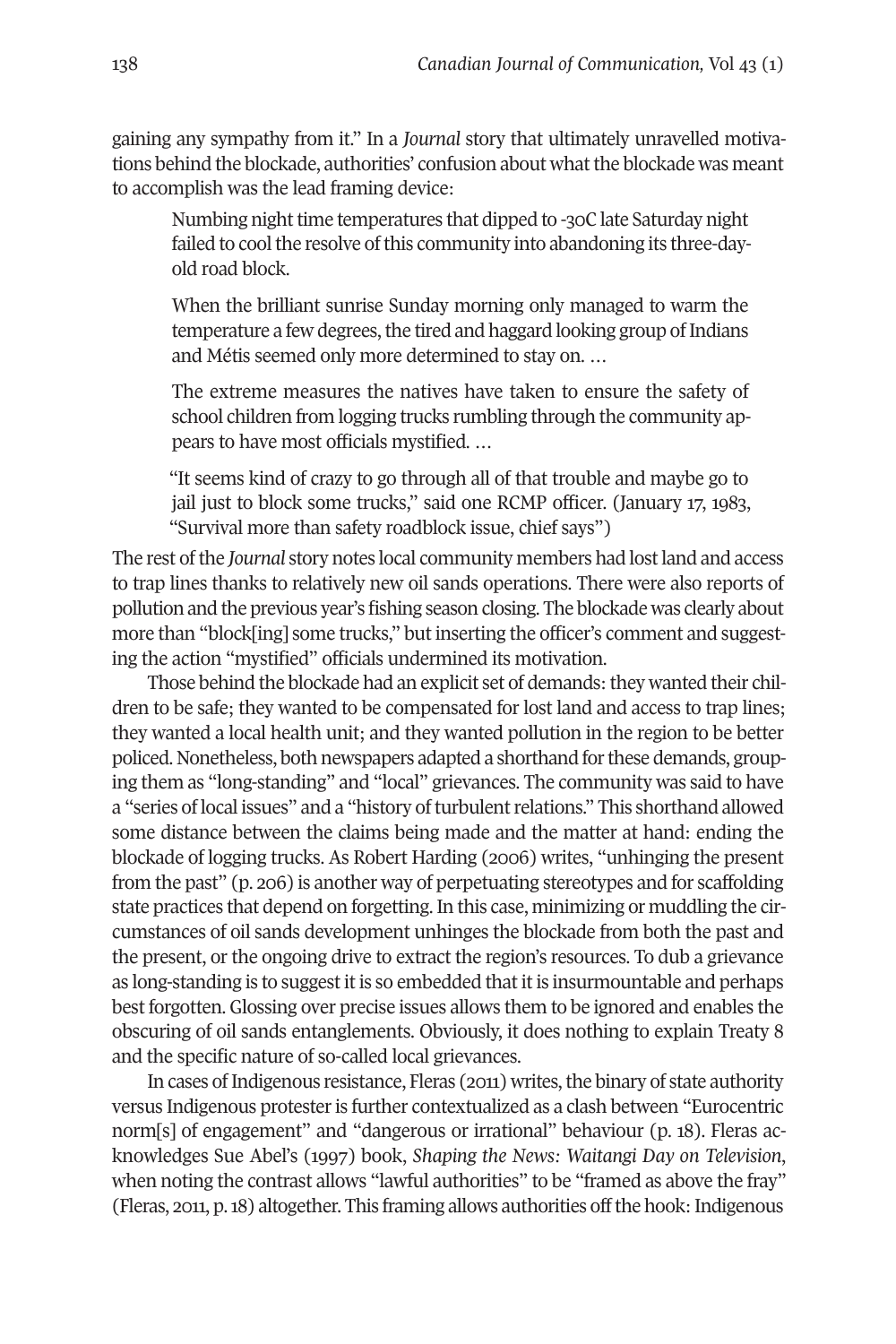protesters are positioned as unpredictable and needing to be managed while state authorities are seen not as *engaged* in the process but *above* it, ensuring the dispute will not get out of hand.In *Today* coverage, RCMP officers are framed as friendly onlookers and even helpers. In a sea of coverage that highlighted the possibility of those behind the blockade going to jail, one story described a police officer helping build the teepee that stood as part of the blockade. A follow-up op-ed piece clarified the officer's help in response to readers who called the newspaper to complain:

the officer was just trying to be friendly and co-operative so he lent a hand rather than adding to the tension of the situation. We pointed it out to illustrate that there was no attitude of confrontation at the site, not with the intention of making the police look foolish. The RCMP should be credited for their attitude, not condemned. (January 19, 1983, untitled op-ed)

Discourses suggesting an absence ofreason on the part of blockaders and a paternalistic disinterest in the outcome of the blockade on the part of the RCMP evacuate the settler-colonial context of the blockade. Jen Preston (2013) writes, "settler colonialism … colludes with capital in a multitude of ways; land-centred, it requires private companies and public agencies to work together to secure access to land and resources while strategically managing 'the Indian problem'" (p. 49). Analyzing media coverage ofthe blockade through this lens connects the logging company's interests to broader extractivist interests, which in turn were an extension of government interests. In coverage that emphasizes the need for a speedy conclusion to the blockade, these interests seem to be presented as the non-Indigenous public's interests, too.

#### **Now or never: Extraction discourses**

Discourses that prioritized resource extraction worked in three ways: first, by sharing logging company owners' and workers' confusion and frustration with the situation (exemplified above); second, by avoiding the possibility of *not* moving the timber; and third, by emphasizing the poverty of the Fort McKay First Nation in tandem with McDonald's explanations for the blockade.

It must be noted that at no point in the articles analyzed here was there any question as to *whether*the trucks would eventually gain access to the logs on the other side of Fort MacKay, only *when*. Both papers laid out a set of facts that seemed inarguable in their repetition: the window for accessing the timber was short (it had to be picked up before the spring thaw for it to have any value); going around Fort MacKay would be too expensive; not picking up the timber on time would lead to lost revenues and incomes. Of all the solutions on the table, from police escorts for the trucks, to limiting the number of hours trucks could pass through the community, cancelling the timber haul was not addressed. Treating the logging company's work as necessary discursively justified the continued extraction of the logs at the centre of the conflict, and, implicitly, the continued work of other extraction industries.

While different state authorities were on the record as dubious of the communities' efforts to link broader problems to the passage of the logging trucks, the conflict had discursively come to stand in for questions of economic development and modernization in Indigenous communities. If, for First Nations leadership, the passage of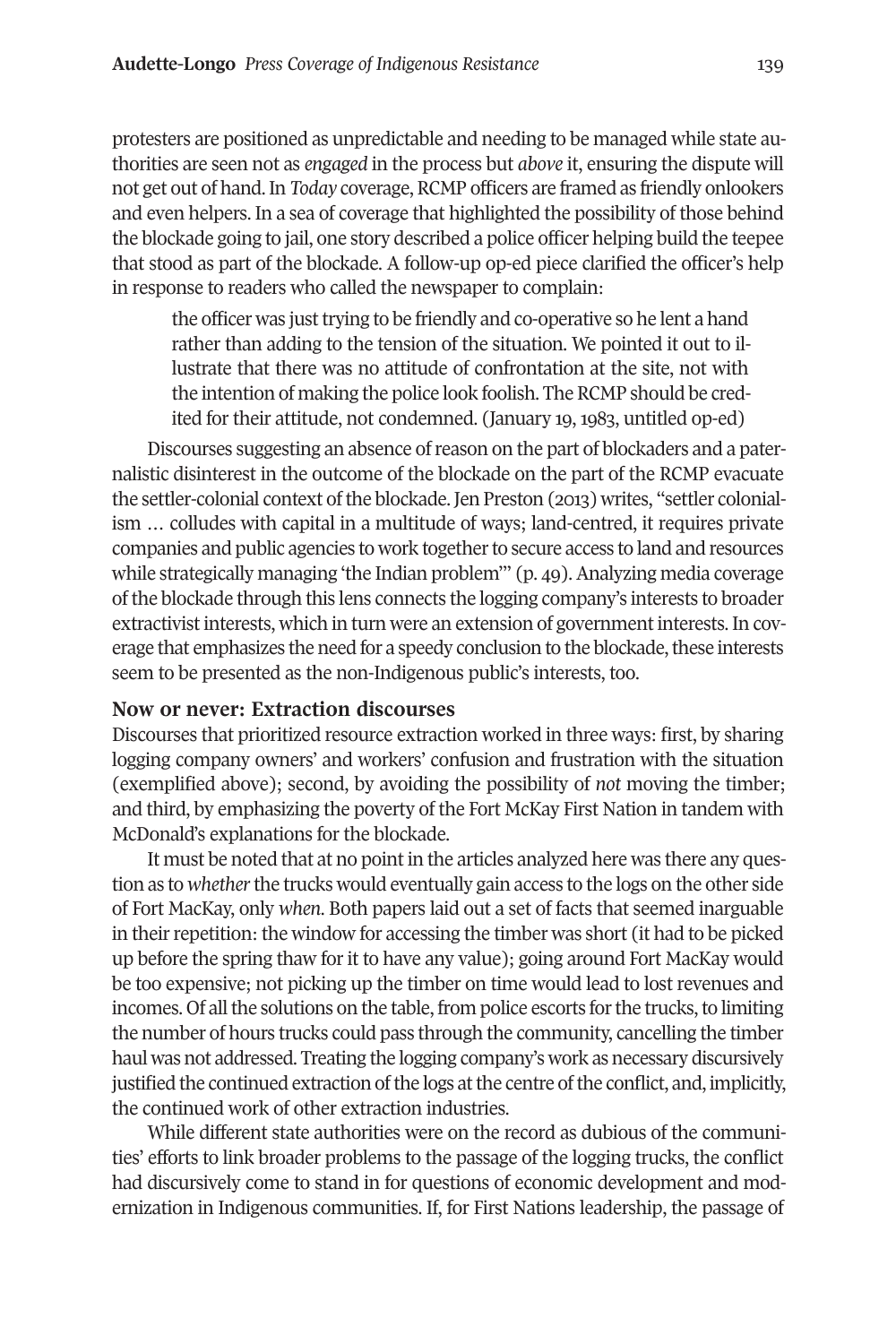logging trucks symbolized the continuing onslaught of extractive industries in the area, the blockade provided news media with an opportunity to elaborate the community's failure to embrace development. This comes into particularly sharp focus in a *Journal* story about the removal of the blockade that explains First Nations people were "worried about the erosion of their traditional hunting and fishing rights by the encroachment of *civilization*" (emphasis added; January 21, 1983, "Indians remove roadblock"). Civilization stands in for notions of progress, modernization, or development, skirting problems of environmental disruption and the interruption of existing economies.

How Fort McKay's poverty was framed, and how this served to prioritize continued industrial development, is illustrated in a *Journal* story wherein McDonald justifies the blockade:

"It's like the last stand for us," [McDonald] said. "We're fighting the same old battle that Indians everywhere have fought. We're struggling to survive as a people."

Situated just north of the giant Suncor and Syncrude oil sands plants, the biggest employers in Fort McMurray, MacKay stands as a bankrupt community that survives mainly by the pursuit of traditional trapping and hunting ways.

Less than 50 of the 250 people in the community have jobs and few of those work at the oil sands plants. The band office is the single biggest employer in the town.

In the community's eyes, northern Alberta's economic development is their biggest threat to survival. They see no benefits to be gained. (January 17, 1983, "Survival of Indian band at root of roadblock protest")

The assertion that the community "see[s] no benefits to be gained" is not the same as writing that there had been no benefits of oil development for the community; rather it suggests community members may not be looking for benefits or solutions to their poverty. This embedded doubt is compounded in a later *Journal* story describing the community's "history of turbulent relations with government and development industries" (January 20, 1983, "MacKay Indians among poorest"). The later story notes that the Fort McKay First Nation had maintained opposition to further development, unlike "other Indian bands in northeastern Alberta, [who] through the Neegan Corp., signed an agreement with Suncor for native jobs in the oil sands expansion." Just as the solution to the blockade was always cast as the logging company doing its work, the solution to problems faced by Indigenous communities in northern Alberta was framed as working with the oil industry.

In the newspaper articles analyzed here, McDonald often seemed quite aware of the ways in which her claims were being framed as unreasonable or out of touch with the realities of the day. In a *Today* story about her appeal to the federal health minister, she described the demands as "things we want and which are owing to us," adding: "They are not unreasonable at all when you realize what we have given up and how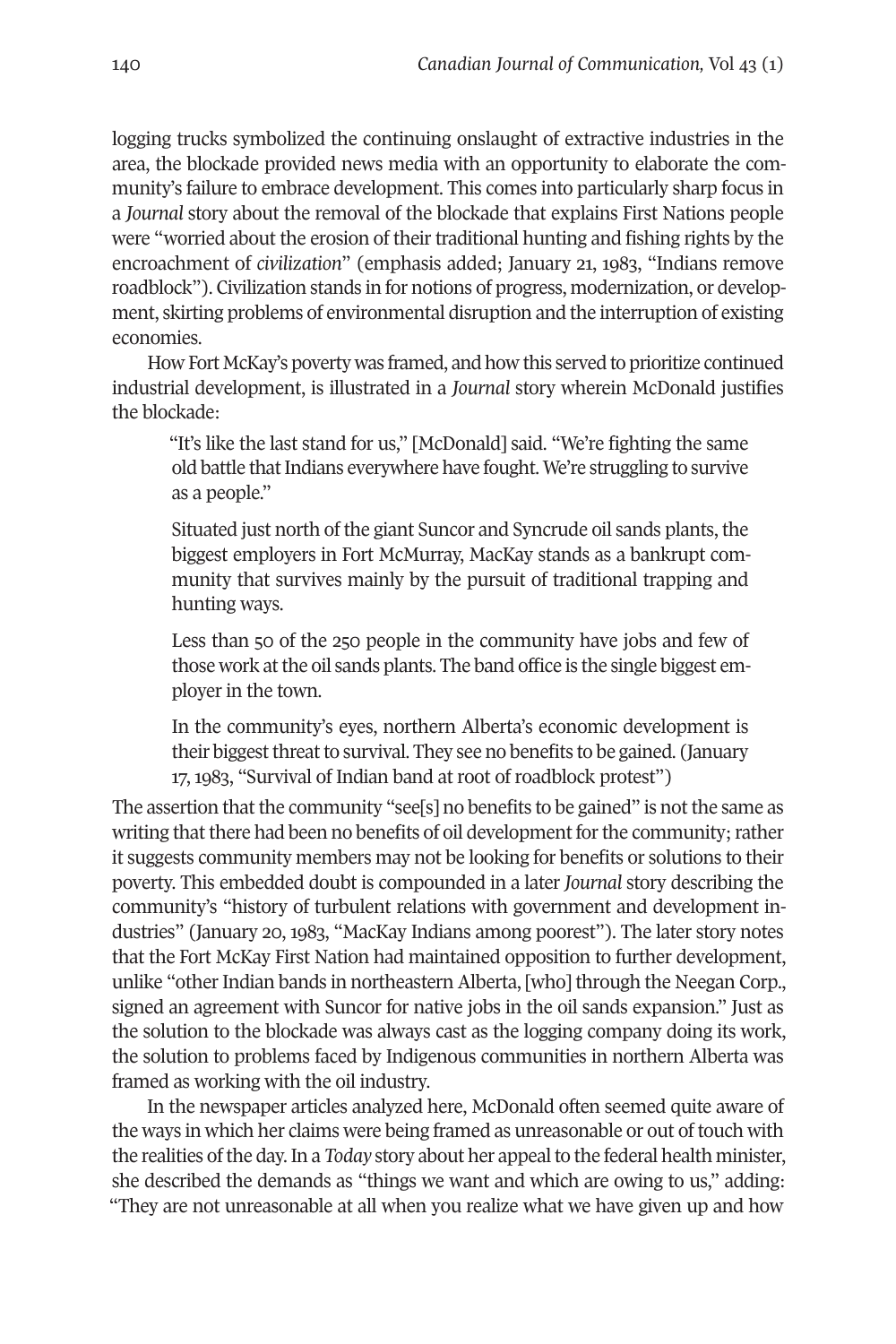much my people have suffered and will continue to suffer unless something is done" (January 18,1983, "MacKay natives take case to feds"). In the same story, McDonald is said to have, "called the blockade a fight for the 'survival' of the small native community—one based on traditional native lifestyles, shunning the megaproject developments to the south."

Though certainly in keeping with contemporary oil sands discourse, implicitly and explicitly presenting work with oil companies as the solution for Indigenous peoples going forward undermined the anti-colonial claims that were being made in tandem with the blockade.

### **Legacies of the blockade and considerations for media coverage**

The spectre of the 1983 Fort McKay blockade appears from time to time in contemporary media coverage, but it is rarely dealt with in any depth. This is not terribly surprising: in an analysis of contemporary *Calgary Herald* coverage of the oil sands, Shane Gunster and Paul Saurette (2014) argue First Nations experiences are taken up rarely; further, the blockade tells a story about Fort McKay First Nation that is not completely in keeping with how we understand its relationship to the oil sands today.

However, portraying communities as pro- or anti-development betrays how oil sands entanglements continue to be obscured and how narratives of extraction can be taken for granted. This article illustrates how binary approaches and failures to communicate the broader context of a conflict can drain it of its meaning, shut down dialogue in and between communities, ignore how the oil sands work to bind people and communities, and produce a lingering blind spotin media representations.In the context of oil development and ever-evolving energy politics in northern Alberta and in Canada, this marks missed opportunities to more fully understand and engage with how tar sands extraction works its way through Indigenous and other communities. The case study of the Fort McKay blockade tells us about how communities position themselves to live with *and despite* the oil sands. It also points to how claims may change as oil sands entanglements strengthen.

In an interview with the *Journal* in 2013, Fort McKay First Nation Chief Jim Boucher troubles the binary pro-/anti-oil sands narrative when he describes his community as,

not pro-development, we were anti-development for a long time. We wanted to maintain our traditional lifestyle, we wanted to maintain our land, the integrity of our land, and at the end of the day we as a community were devastated as a result of the end of the fur campaign. And gradually, you know, we came to recognize we had no other options but to try out the new economy and develop a new economy of our own. Today I think our community is benefiting from this oil sands development, but we do so because there is no other economic opportunities. (quoted in Jackson, 2013)

The blockade, as one chapter in an ongoing story of entangled pressures, challenges, and responsibilities, also signposts alternative routes through oil developmentin northeastern Alberta. However, there is more research and journalism work to be done on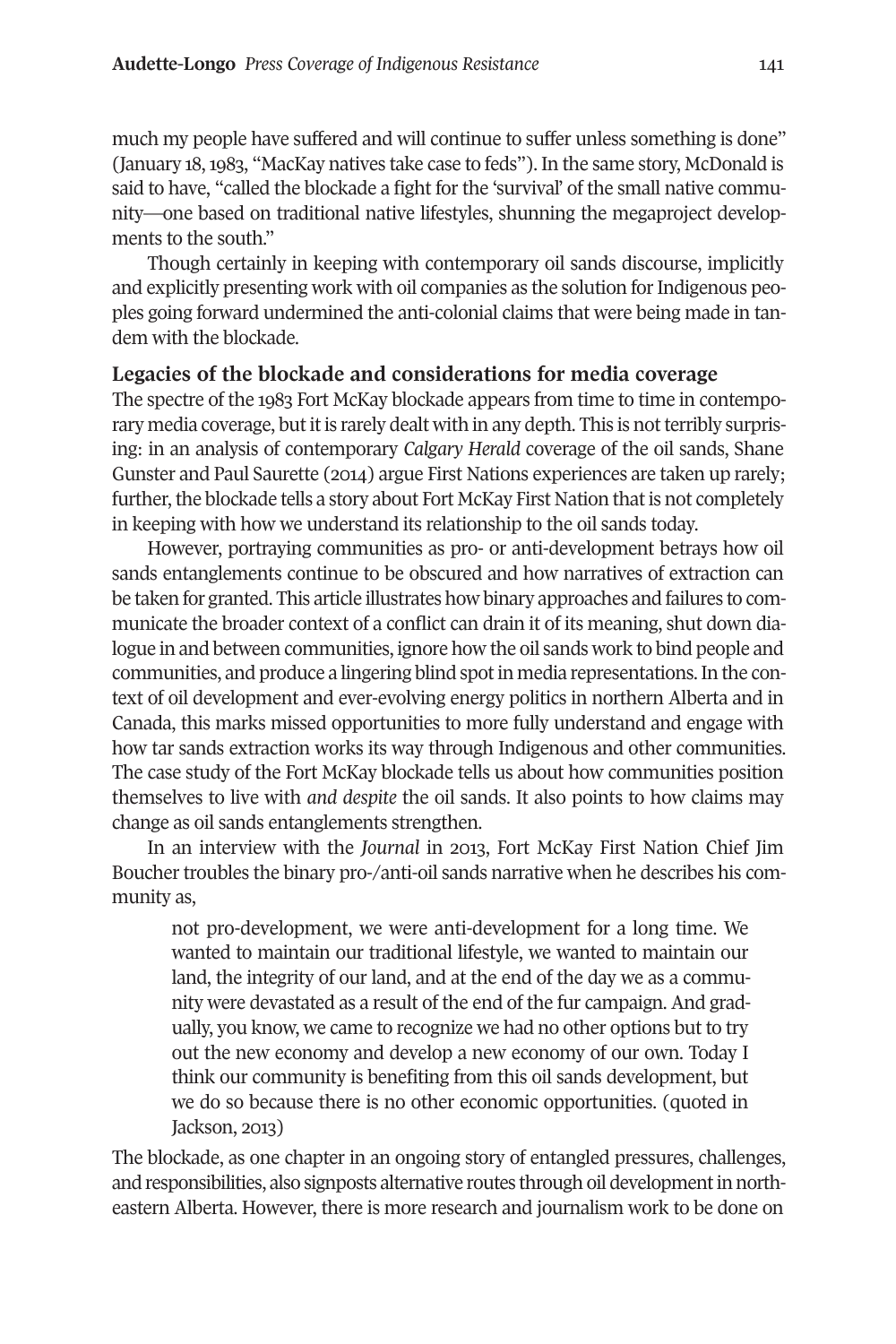this front. In 2015, the Truth and Reconciliation Commission of Canada (2015) argued media are conduits for public information that is "both for and about Aboriginal peoples," and this role is freighted with the responsibility of reflecting the diversity of Indigenous peoples and providing "fair and non-discriminatory reporting on Aboriginal issues" (p. 292). Fulfilling this responsibility means journalists need to "be well informed about the history of Aboriginal peoples and the issues that affect their lives" (p. 295). This effort includes becoming better informed about the rather recent sets of circumstances that inform today's oil sands entanglements.

# **Acknowledgements**

The author wishes to thank the editors of this special issue, and the reviewers of this piece, for their feedback and recommendations. Further thanks to Library and Archives Canada, the Provincial Archives of Alberta, the Social Sciences and Humanities Research Council for its support via the Joseph-Armand Bombardier Canada Graduate Scholarship, Dr. Lorna Roth, and members of the Minerva's Owls Media Infrastructure Reading Group in Montréal.

# <span id="page-15-0"></span>**Notes**

1. On terminology: a) Fort MacKay refers to the town, located about 60 kilometres north of Fort McMurray (Fort McKay First Nation, 2017), Fort McKay is the correct spelling for both Fort McKay First Nation and Fort McKay Métis; b) this article refers primarily to the "oil sands" when discussing bituminous oil extraction, though they are also known as the "tar sands." For more on these terms, see J. Paskey, G. Steward, & A. Williams (2013) and Dan Woynillowicz, Chris Severson-Baker, & Marlo Raynolds (2005); c) this article analyzes historical newspaper stories, wherein the Fort McKay First Nation was referred to as the "Fort McKay (or MacKay) Indian band" and the Fort McKay Métis community was referred to by its governance organization "Red River Point Métis Society" (see Fort McKay Métis Sustainability Centre, 2016). Newspapers during this period also referred to the people behind the blockade as "natives." These terms appear when newspaper articles are directly quoted. However, those involved in the blockades are more often referred to as First Nations and Métis, and as Indigenous peoples. The term "Indigenous" inclusively refers to all peoples indigenous to what is now Canada, including First Nations, Métis, and Inuit peoples.

<span id="page-15-1"></span>2. This kind of binary opposition is hardly surprising; as Miranda Brady & Salma Monani (2012) illustrate in a case study of wind power development on American Indian lands, development of any sort is a complex matter for any community. But it is made still more complex when it carries external or stereotypical expectations that Indigenous peoples must continually show how they (and their decisions) are "close to nature" (p. 149).

<span id="page-15-2"></span>3. As a guide, consider the spirit of actively "dredging" (Spivak, 1999, p. 1) the public record.

<span id="page-15-3"></span>4. See Frances Henry & Carol Tator's (2002) extended discussion of CDA. Forfurther analysis of framing, see Robert Entman (1993).

<span id="page-15-4"></span>5. As a journalist and a researcher, I am also sympathetic to the constraints reporters work with when synthesizing difficult stories, and CDA does not take questions of practice into account. Practical constraints can include meeting tight deadlines, having stories cutin length or otherwise edited, and travelling to a community on short notice (which means finding sources to interview quickly before filing a story). This last practice can be critiqued as "parachute journalism," or, "when reporters are sent in without preparation to cover a sudden outbreak of violence under tight deadlines" (Miller, 2005, p. 11). Though far from ideal, parachute journalism is at risk of becoming even more common as legacy newsrooms across Canada shrink in ranks and narrow their regular coverage to smaller areas. I recommend journalists read the *Reporting in Indigenous Communities* (n.d.) guide. In keeping with the Truth and Reconciliation Commission's (2015) calls to action,I also follow the works of others (including but not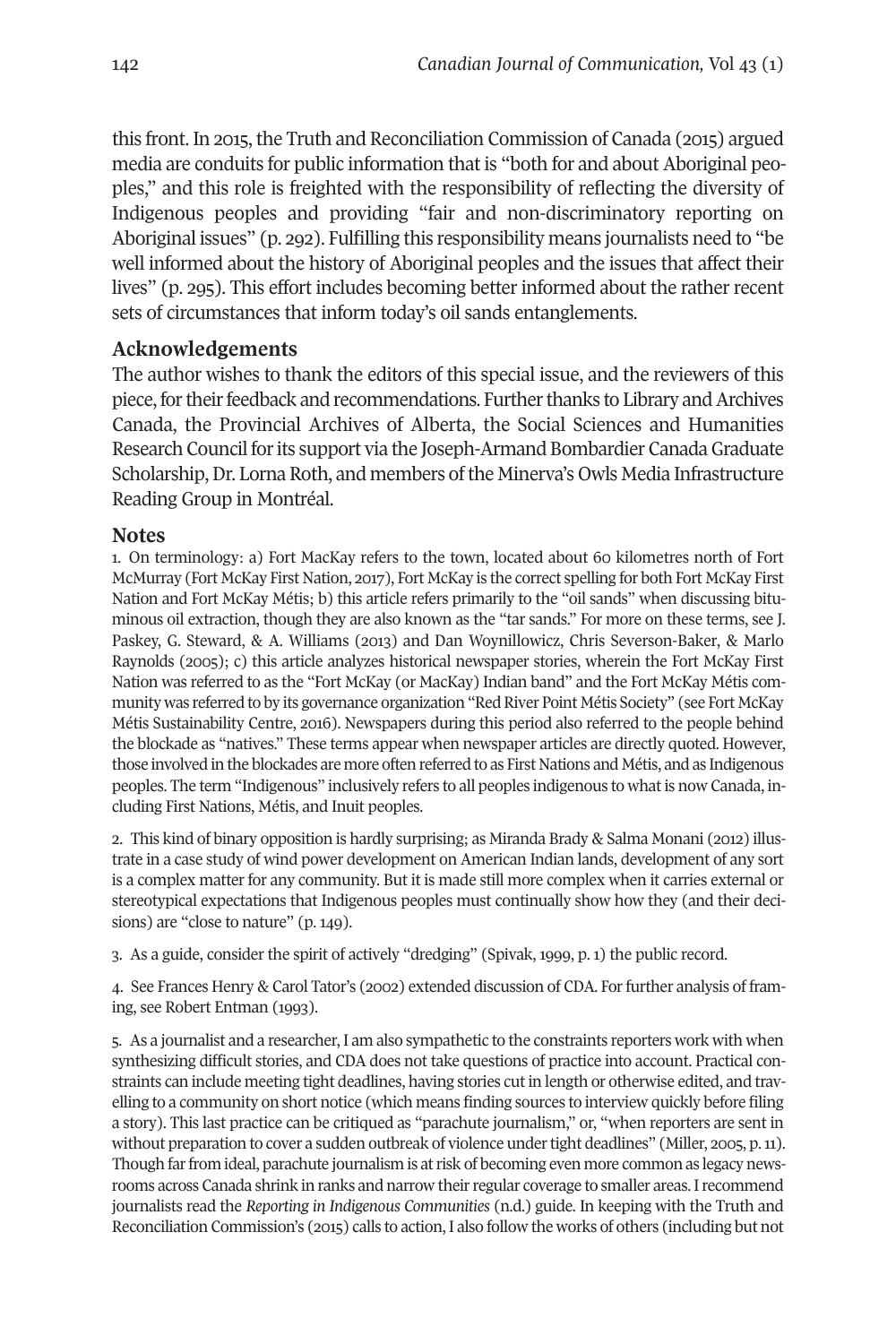limited to Rice, 2014 and Todorova, 2016), in advocating a reconfiguration of relationships between legacy media institutions and Indigenous peoples.

<span id="page-16-0"></span>6. On the potential for collective stopping among those who may have less access to power, Barney (2014) writes, "in a material context in which mobility and its technologies (including things like gas pipelines and wireless telephone networks) are structurally related to economic power and therefore culturally normalized, the possibility of politics mightrely precisely on 'going nowhere' and 'going on forever'" (p. 16).

<span id="page-16-1"></span>7. Roth (Roth, Nelson, & Kasennahawi,1995) cites Perigoe's (1990) article, "The media and minorities," published in *Content* (September/October, pp. 10–13).

#### **References**

- Abel, Sue. (1997). *Shaping the News: Waitangi Day on Television*. Auckland: Auckland University Press.
- Alfred, Taiaiake, & Lowe, Lana. (2005). Warrior societies in contemporary Indigenous communities. *Ipperwash Inquiry. Public Safety Canada - Canadian Policing Research Catalogue.*URL: [https://](https://www.attorneygeneral.jus.gov.on.ca/inquiries/ipperwash/policy_part/research/pdf/Alfred_and_Lowe.pdf) [www.attorneygeneral.jus.gov.on.ca/inquiries/ipperwash/policy\\_part/research/pdf/Alfred](https://www.attorneygeneral.jus.gov.on.ca/inquiries/ipperwash/policy_part/research/pdf/Alfred_and_Lowe.pdf) [\\_and\\_Lowe.pdf](https://www.attorneygeneral.jus.gov.on.ca/inquiries/ipperwash/policy_part/research/pdf/Alfred_and_Lowe.pdf) [May 30, 2017].
- Anderson, Mark Cronlund, & Robertson, Carmen L. (2011). *Seeing red: A history of Natives in Canadian newspapers.* Winnipeg, MA: University of Manitoba Press.
- Barney, Darin. (2014). "We shall not be moved": On the politics of immobility. In A. Herman, J. Hadlaw, & T. Swiss (Eds.), *Theories of the mobile internet: Materialities and imaginaries* (pp. 15–24). New York, NY: Routledge.
- Blomley, Nicholas. (1996, Autumn). "Shut the province down": First Nations blockades in British Columbia, 1984–1995. *BC Studies*, (111), 5–35. URL: [http://ojs.library.ubc.ca/index.php/bc](http://ojs.library.ubc.ca/index.php/bcstudies/article/view/1361/1403)[studies/article/view/1361/1403](http://ojs.library.ubc.ca/index.php/bcstudies/article/view/1361/1403) [May 30, 2017].
- Brady, Miranda J., & Monani, Salma. (2012). Wind power! Marketing renewable energy on tribal lands and the struggle for just sustainability. *Local Environment, 17*(2), 147–166.
- Cammaerts, Bart. (2012). Protest logics and the mediation opportunity structure. *European Journal of Communication, 27*(2), 117–134.
- Canada Action. (2017a, January 14). Many First Nations in Canada support the #Oilsands, oil and gas and pipelines. Let's have an informed conversation! *Instagram.* URL: [https://www](https://www.instagram.com/p/BPQoiK2DYzY/?taken-by=canadaaction) [.instagram.com/p/BPQoiK2DYzY/?taken-by=canadaaction](https://www.instagram.com/p/BPQoiK2DYzY/?taken-by=canadaaction) [October 15, 2017].
- Canada Action. (2017b, January 16). You have to read what this First Nations Chief to say... [*sic*]. *Instagram.* URL: <https://www.instagram.com/p/BPULyLLjogT/?taken-by=canadaaction> [October 15, 2017].
- DeCory, Jed. (1982, May 19). Fishermen to get compensation for closing of Athabasca season. *Fort McMurray Today*, p. 1.
- Della Porta, Donatella, & Diani, Mario. (2006). *Social movements: An introduction* (2nd ed.). Malden, MA: Blackwell Publishing.
- Ekistic Design Consultants Ltd. (1975). *An examination of urban growth alternatives in the northeast Alberta region.* Provided to the Northeast Alberta Regional Commission.
- Entman, Robert M. (1993). Framing: Toward clarification of a fractured paradigm. *Journal of Communication, 43*(4), 51–58.
- Fairclough, Norman. (1995). *Media discourse*. London, UK: Arnold.
- Flanagan, Tom. (2016). Why First Nations succeed. *Fraser Institute.* URL: [https://www.fraserinsti](https://www.fraserinstitute.org/sites/default/files/why-first-nations-succeed.pdf)[tute.org/sites/default/files/why-first-nations-succeed.pdf](https://www.fraserinstitute.org/sites/default/files/why-first-nations-succeed.pdf) [June 1, 2017].
- Fleras,Augie. (2011). *The media gaze: Representations of diversitiesin Canada.*Vancouver, BC:UBC Press.
- Fort McKay First Nation. (2017). About. *Fort McKay First Nation*. URL: http://fortmckay.com/about/ [May 31, 2017].
- Fort McKay Industry Relations Corporation. (2001). *Some effects of oil sands development on the traditional economy of Fort McKay.* Fort McKay, AB: Fort McKay Industry Relations Corporation.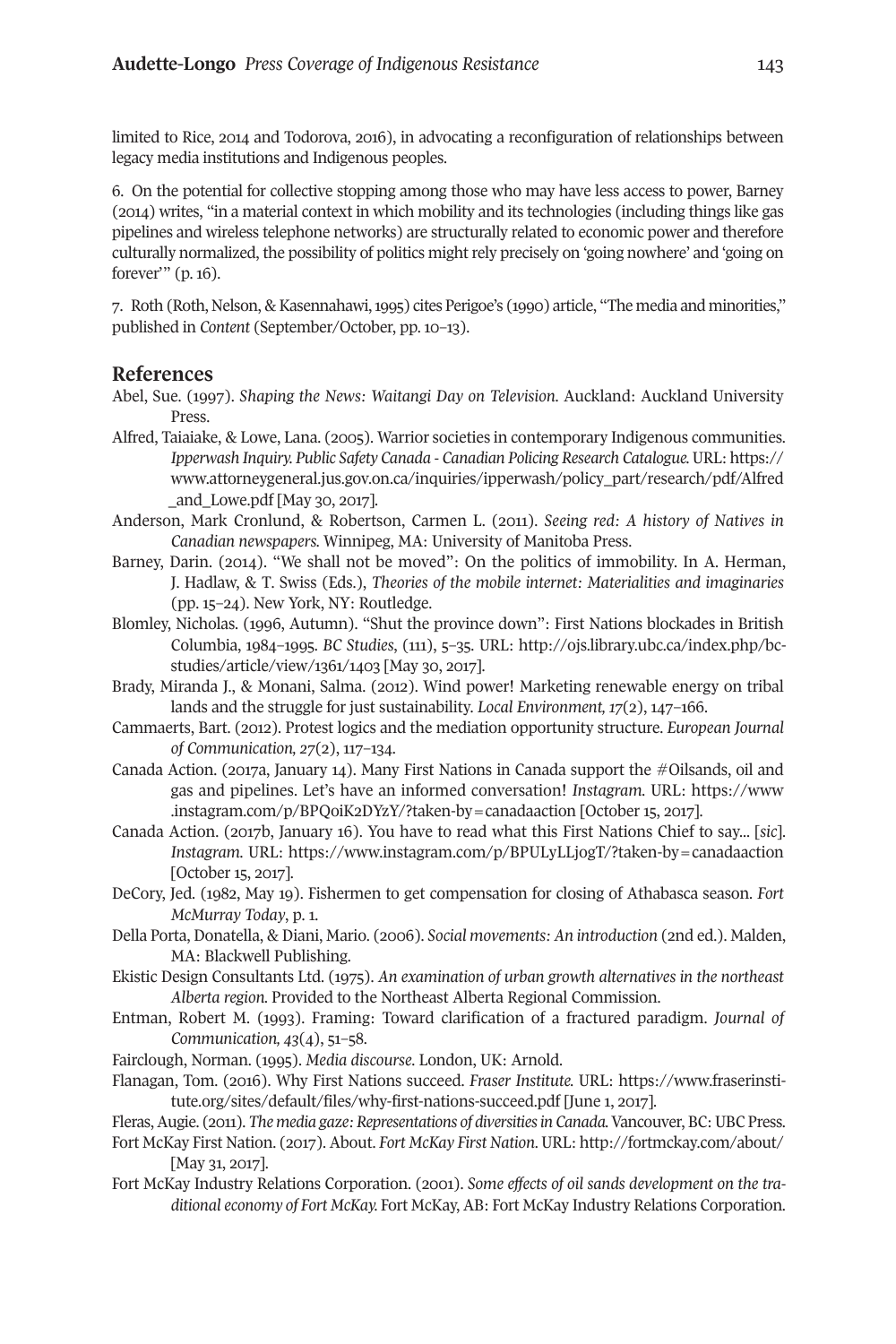- Fort McKay Métis Sustainability Centre (2016). Services for Fort McKay Métis members. *In Teck Frontier Mine Project: Fort McKay MétisIntegrated Cultural Assessment.* URL[:http://www.ceaa](http://www.ceaa.gc.ca/050/document-eng.cfm?document=114434) [.gc.ca/050/document-eng.cfm?document=114434](http://www.ceaa.gc.ca/050/document-eng.cfm?document=114434) [January 17, 2018].
- Fort McMurray Today, & Canadian Press. (1982, February 25). Suncor dumping chemicals into Athabasca, band says. *Fort McMurray Today*, p. 1.
- Goldenberg, Suzanne. (2015, May 28). The tar sands sell-out. *The Guardian*. URL: [https://www.the](https://www.theguardian.com/environment/ng-interactive/2015/may/28/carbon-bomb-canada-tar-sands-fort-mckay-town-sold-itself) [guardian.com/environment/ng-interactive/2015/may/28/carbon-bomb-canada-tar-sands](https://www.theguardian.com/environment/ng-interactive/2015/may/28/carbon-bomb-canada-tar-sands-fort-mckay-town-sold-itself) [-fort-mckay-town-sold-itself](https://www.theguardian.com/environment/ng-interactive/2015/may/28/carbon-bomb-canada-tar-sands-fort-mckay-town-sold-itself) [December 1, 2016].
- Goyette, Linda. (1990, September 23). What do Canada's native people want? Two Alberta chiefs debate issues sparked by events at Oka; The Oka Crisis. *The Edmonton Journal*, p. A9.
- Gunster, Shane, & Saurette, Paul. (2014). Storylines in the sands: News, narrative, and ideology in the Calgary Herald. *Canadian Journal of Communication, 39*(3), 333–359.
- Harding, Robert. (2006). Historical representations of aboriginal people in the Canadian news media. *Discourse and Society, 17*(2), 205–235.
- Henry, Frances, & Tator, Carol. (2002). *Discourse of domination: Racial bias in the Canadian Englishlanguage press.* Toronto, ON: University of Toronto Press.
- Israel, Benjamin. (2017, October 4). The real GHG trend: Oilsands among the most carbon intensive crudes in North America. *Pembina Institute*. URL: [http://www.pembina.org/blog/real](http://www.pembina.org/blog/real-ghg-trend-oilsands) [-ghg-trend-oilsands](http://www.pembina.org/blog/real-ghg-trend-oilsands) [October 15, 2017].
- Jackson, Ryan. (2013). First Nations dilemma of working in the oil sands. *YouTube*. URL: [https://](https://www.youtube.com/watch?v=rwgWUYEv22A) [www.youtube.com/watch?v=rwgWUYEv22A](https://www.youtube.com/watch?v=rwgWUYEv22A) [June 1, 2017].
- Lambertus, Sandra. (2004). *Wartime images, peacetime wounds: The media and the Gustafsen Lake Standoff.* Toronto, ON: University of Toronto Press.
- LaRocque, Emma. (2010). *When the otheris me: Native resistance discourse 1850-1990.* Winnipeg, MB: University of Manitoba Press.
- Lothian, Nina. (2017, October 13). Fifty years of oilsands equals only 0.1% of land reclaimed. *Pembina Institute*. URL: [http://www.pembina.org/blog/fifty-years-of-oilsands-equals-only-0-1-of-land](http://www.pembina.org/blog/fifty-years-of-oilsands-equals-only-0-1-of-land-reclaimed) [-reclaimed](http://www.pembina.org/blog/fifty-years-of-oilsands-equals-only-0-1-of-land-reclaimed) [October 15, 2017].
- Malcolm, Andrew H. (1982, May 1). Alsands project is canceled. *The New York Times*. URL: [http://](http://www.nytimes.com/1982/05/01/business/alsands-project-is-canceled.html) [www.nytimes.com/1982/05/01/business/alsands-project-is-canceled.html](http://www.nytimes.com/1982/05/01/business/alsands-project-is-canceled.html) [October15, 2017].
- McKay Metis Group. (n.d.). About us. *The McKay Metis Group*. URL: [http://mckaymetisgroup.ca](http://mckaymetisgroup.ca/about.html) [/about.html](http://mckaymetisgroup.ca/about.html) [June 1, 2017].
- McNeill, Jodi. (2017, October 10). Tailings ponds: The worst is yet to come. *Pembina Institute*. URL: <http://www.pembina.org/blog/tailings-ponds-worst-yet-come> [October 28, 2017].
- Miller, John. (2005). Ipperwash and the media: A critical analysis of how the story was covered. *Draft report to Aboriginal Legal Services of Toronto for the Ipperwash Inquiry.* URL: [https://www](https://www.attorneygeneral.jus.gov.on.ca/inquiries/ipperwash/policy_part/projects/pdf/ALST_Ipperwash_and_media.pdf) [.attorneygeneral.jus.gov.on.ca/inquiries/ipperwash/policy\\_part/projects/pdf/ALST](https://www.attorneygeneral.jus.gov.on.ca/inquiries/ipperwash/policy_part/projects/pdf/ALST_Ipperwash_and_media.pdf) [\\_Ipperwash\\_and\\_media.pdf](https://www.attorneygeneral.jus.gov.on.ca/inquiries/ipperwash/policy_part/projects/pdf/ALST_Ipperwash_and_media.pdf) [May 30, 2017].
- Paskey, J., Steward, G. & Williams, A. (2013). *The Alberta oil sands then and now: An investigation of the economic, environmental and social discourses across four decades.* University of Alberta, School of Energy and Environment. Edmonton, AB: Oil Sands Research and Information Network.
- Petrocultures Research Group. (2016). *After oil.* Edmonton, AB: Petrocultures Research Group.
- Preston, Jen. (2013). Neoliberal settler colonialism, Canada and the tar sands. *Race & Class, 55*(2), 42–59.
- Reporting in Indigenous Communities. (n.d.). *Helping journalists. Decolonizing journalism. Reporting in Indigenous Communities*. URL: <http://riic.ca/> [January 17, 2018].
- Reporting in Indigenous Communities. (n.d.). Positive and negative stories. *Reporting in Indigenous Communities*. URL: <http://riic.ca/the-guide/at-the-desk/positive-and-negative-stories/> [May 30, 2017].
- Rice, Waubgeshig. (2014). Indigenous journalists need apply: #IdleNoMore and the #MSM. In The Kino-nda-niimi Collective (Ed.), *The winter we danced: Voices from the past, the future, and the Idle No More movement* (pp. 269–271). Winnipeg, MB: ARP Books.